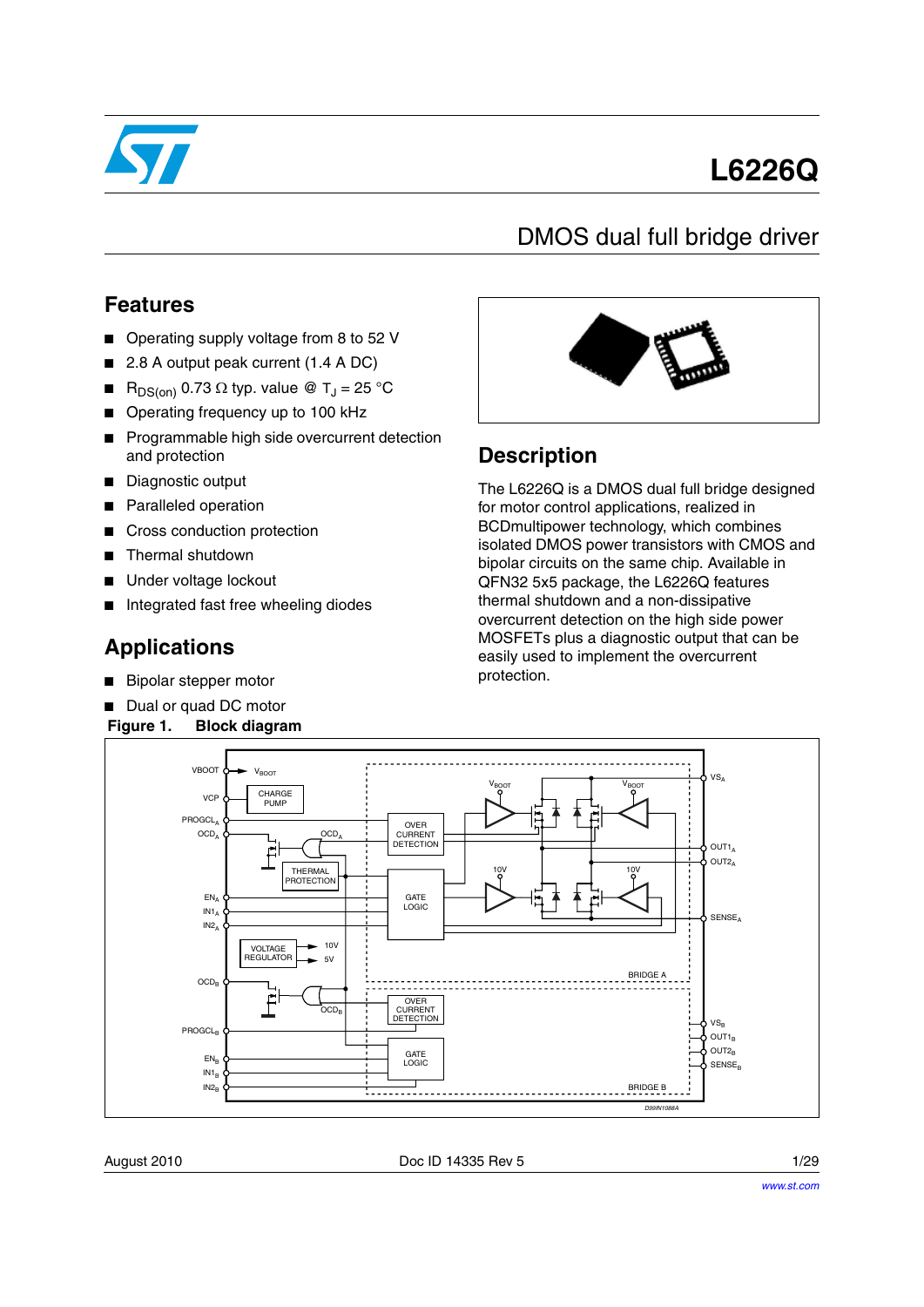## **Contents**

| $\mathbf{1}$   |     |                                                          |  |  |  |  |  |
|----------------|-----|----------------------------------------------------------|--|--|--|--|--|
|                | 1.1 |                                                          |  |  |  |  |  |
|                | 1.2 |                                                          |  |  |  |  |  |
|                | 1.3 |                                                          |  |  |  |  |  |
| $\overline{2}$ |     |                                                          |  |  |  |  |  |
| 3              |     |                                                          |  |  |  |  |  |
| 4              |     |                                                          |  |  |  |  |  |
|                | 4.1 |                                                          |  |  |  |  |  |
|                | 4.2 |                                                          |  |  |  |  |  |
|                | 4.3 |                                                          |  |  |  |  |  |
|                | 4.4 | Non-dissipative overcurrent detection and protection  12 |  |  |  |  |  |
|                | 4.5 |                                                          |  |  |  |  |  |
| 5              |     |                                                          |  |  |  |  |  |
| 6              |     |                                                          |  |  |  |  |  |
| $\overline{7}$ |     | Output current capability and IC power dissipation  23   |  |  |  |  |  |
| 8              |     |                                                          |  |  |  |  |  |
| 9              |     |                                                          |  |  |  |  |  |
| 10             |     |                                                          |  |  |  |  |  |
| 11             |     |                                                          |  |  |  |  |  |



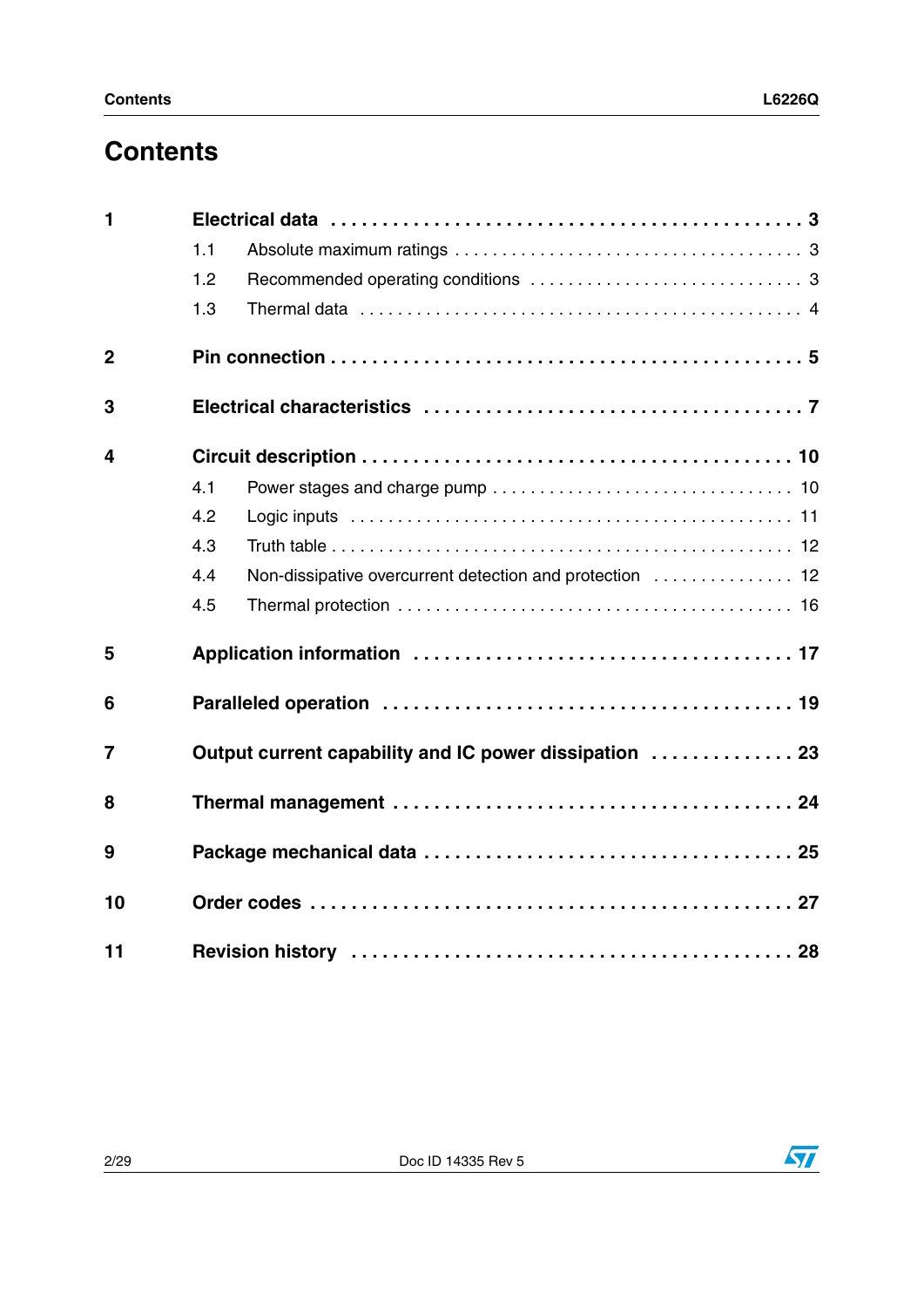## <span id="page-2-0"></span>**1 Electrical data**

### <span id="page-2-1"></span>**1.1 Absolute maximum ratings**

| Symbol                                      | <b>Parameter</b>                                                                                                                                   | <b>Parameter</b>                                                                         | <b>Value</b>    | Unit   |
|---------------------------------------------|----------------------------------------------------------------------------------------------------------------------------------------------------|------------------------------------------------------------------------------------------|-----------------|--------|
| $V_S$                                       | Supply voltage                                                                                                                                     | $V_{SA} = V_{SB} = V_S$                                                                  | 60              | v      |
| $V_{OD}$                                    | Differential voltage between<br>VSA, OUT1 <sub>A</sub> , OUT2 <sub>A</sub> , SENSE <sub>A</sub> and<br>$VS_B$ , OUT1 $_B$ , OUT2 $_B$ , SENSE $_B$ | $V_{SA} = V_{SB} = V_S = 60 V$ ,<br>$V_{\text{SENSEA}} = V_{\text{SENSEB}} = \text{GND}$ | 60              | $\vee$ |
| $OCD_A$ , $OCD_B$                           | OCD pins voltage range                                                                                                                             |                                                                                          | $-0.3$ to $+10$ | V      |
| PROGCLA,<br>PROGCL <sub>R</sub>             | PROGCL pins voltage range                                                                                                                          |                                                                                          | $-0.3$ to $+7$  | V      |
| $V_{\text{BOOT}}$                           | Bootstrap peak voltage                                                                                                                             | $V_{SA} = V_{SB} = V_{S}$                                                                | $V_S + 10$      | $\vee$ |
| $V_{IN}$ , $V_{EN}$                         | Input and enable voltage range                                                                                                                     |                                                                                          | $-0.3$ to $+7$  | V      |
| V <sub>SENSEA,</sub><br>V <sub>SENSEB</sub> | Voltage range at pins SENSE <sub>A</sub> and<br><b>SENSE<sub>R</sub></b>                                                                           |                                                                                          | $-1$ to $+4$    | $\vee$ |
| $I_{S(peak)}$                               | Pulsed supply current (for each $V_S$<br>pin), internally limited by the<br>overcurrent protection                                                 | $V_{SA} = V_{SB} = V_{S}$<br>$t_{\text{PULSE}} < 1 \text{ ms}$                           | 3.55            | A      |
| $I_{\rm S}$                                 | RMS supply current (for each $V_S$ pin) $ V_{SA} = V_{SB} = V_S$                                                                                   |                                                                                          | 1.4             | A      |
| $T_{\text{stg}}$ , $T_{\text{OP}}$          | Storage and operating temperature<br>range                                                                                                         |                                                                                          | $-40$ to 150    | °C     |

#### <span id="page-2-3"></span>**Table 1. Absolute maximum ratings**

## <span id="page-2-2"></span>**1.2 Recommended operating conditions**

**Table 2. Recommended operating conditions**

| <b>Symbol</b>                           | <b>Parameter</b>                                                                                                                                   | <b>Parameter</b>                                                     | Min      | Max    | Unit        |
|-----------------------------------------|----------------------------------------------------------------------------------------------------------------------------------------------------|----------------------------------------------------------------------|----------|--------|-------------|
| $V_S$                                   | Supply voltage                                                                                                                                     | $V_{SA} = V_{SB} = V_{S}$                                            | 8        | 52     | $\vee$      |
| V <sub>OD</sub>                         | Differential voltage between<br>VSA, OUT1 <sub>A</sub> , OUT2 <sub>A</sub> , SENSE <sub>A</sub> and<br>$VS_B$ , OUT1 $_B$ , OUT2 $_B$ , SENSE $_B$ | $V_{SA} = V_{SB} = V_{S}$<br>$V_{\text{SENSEA}} = V_{\text{SENSEB}}$ |          | 52     | v           |
| V <sub>SENSEA,</sub><br><b>V</b> SENSEB | Voltage range at pins SENSE <sub>A</sub> and<br><b>SENSE<sub>R</sub></b>                                                                           | (pulsed $t_W < t_{rr}$ )<br>(DC)                                     | -6<br>-1 | 6      | v<br>v      |
| $I_{\text{OUT}}$                        | RMS output current                                                                                                                                 |                                                                      |          | 1.4    | A           |
| $T_{\rm J}$                             | Operating junction temperature                                                                                                                     |                                                                      | $-25$    | $+125$ | $^{\circ}C$ |
| T <sub>sw</sub>                         | Switching frequency                                                                                                                                |                                                                      |          | 100    | kHz         |

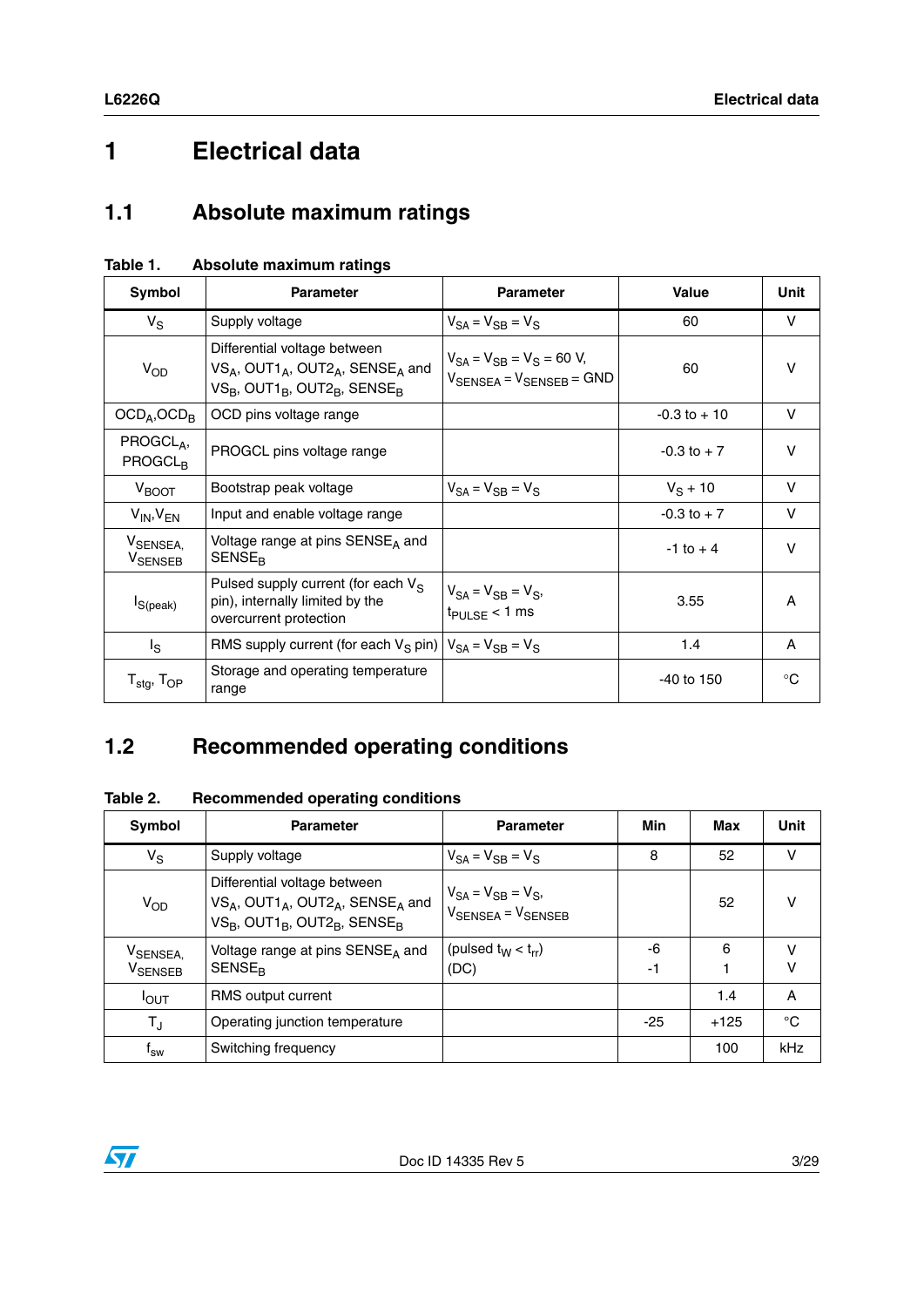### <span id="page-3-0"></span>**1.3 Thermal data**

#### <span id="page-3-1"></span>**Table 3. Thermal data**

| <b>Symbol</b> | <b>Parameter</b>                             | Value | Unit          |
|---------------|----------------------------------------------|-------|---------------|
| $H_{th}(JA)$  | Thermal resistance junction-ambient max. (1) |       | $\degree$ C/W |

1. Mounted on a double-layer FR4 PCB with a dissipating copper surface of 0.5 cm<sup>2</sup> on the top side plus 6 cm<sup>2</sup> ground layer connected through 18 via holes (9 below the IC).

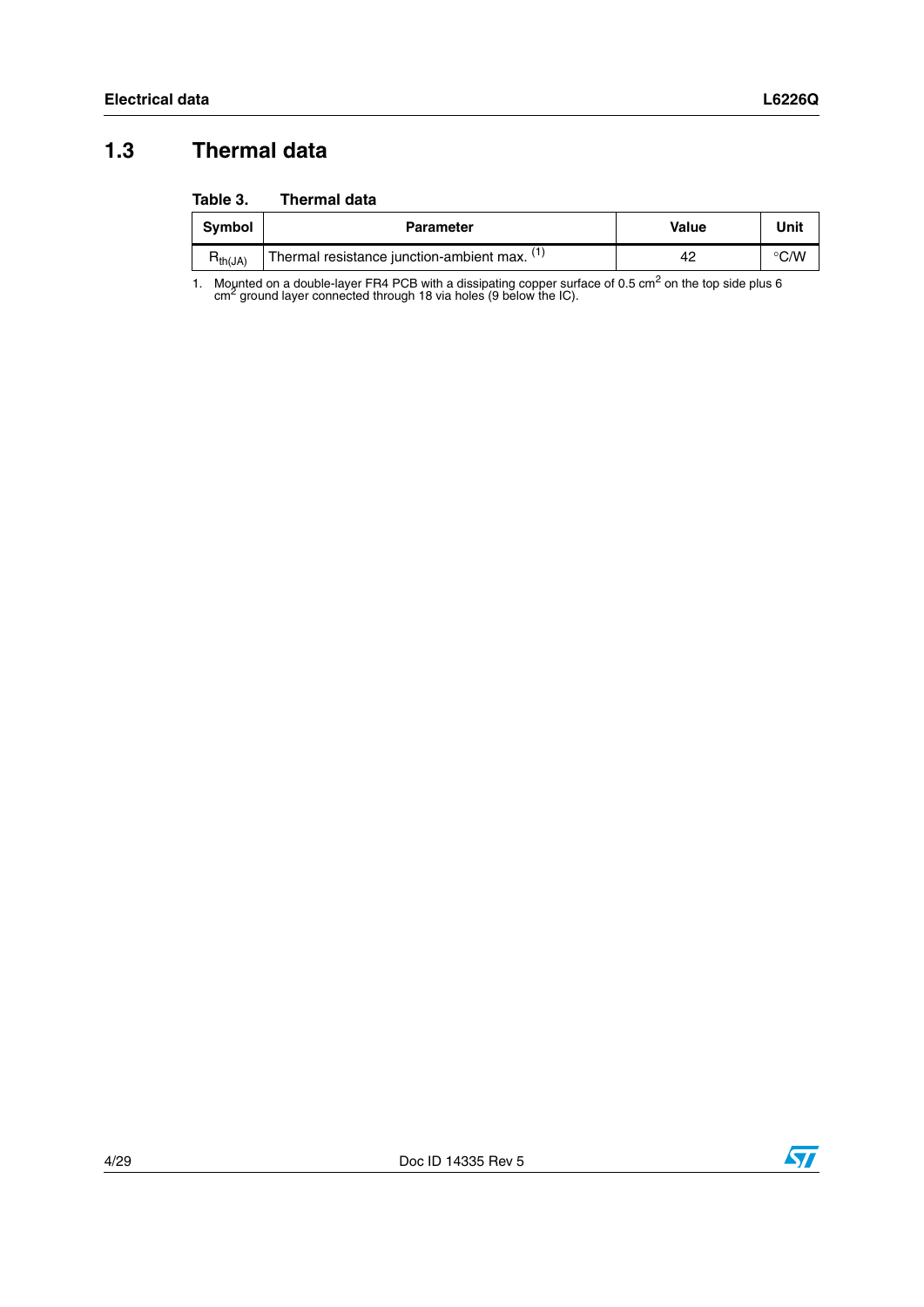## <span id="page-4-0"></span>**2 Pin connection**





*Note: 1 The pins 2 to 8 are connected to die PAD.*

*2 The die PAD must be connected to GND pin.*

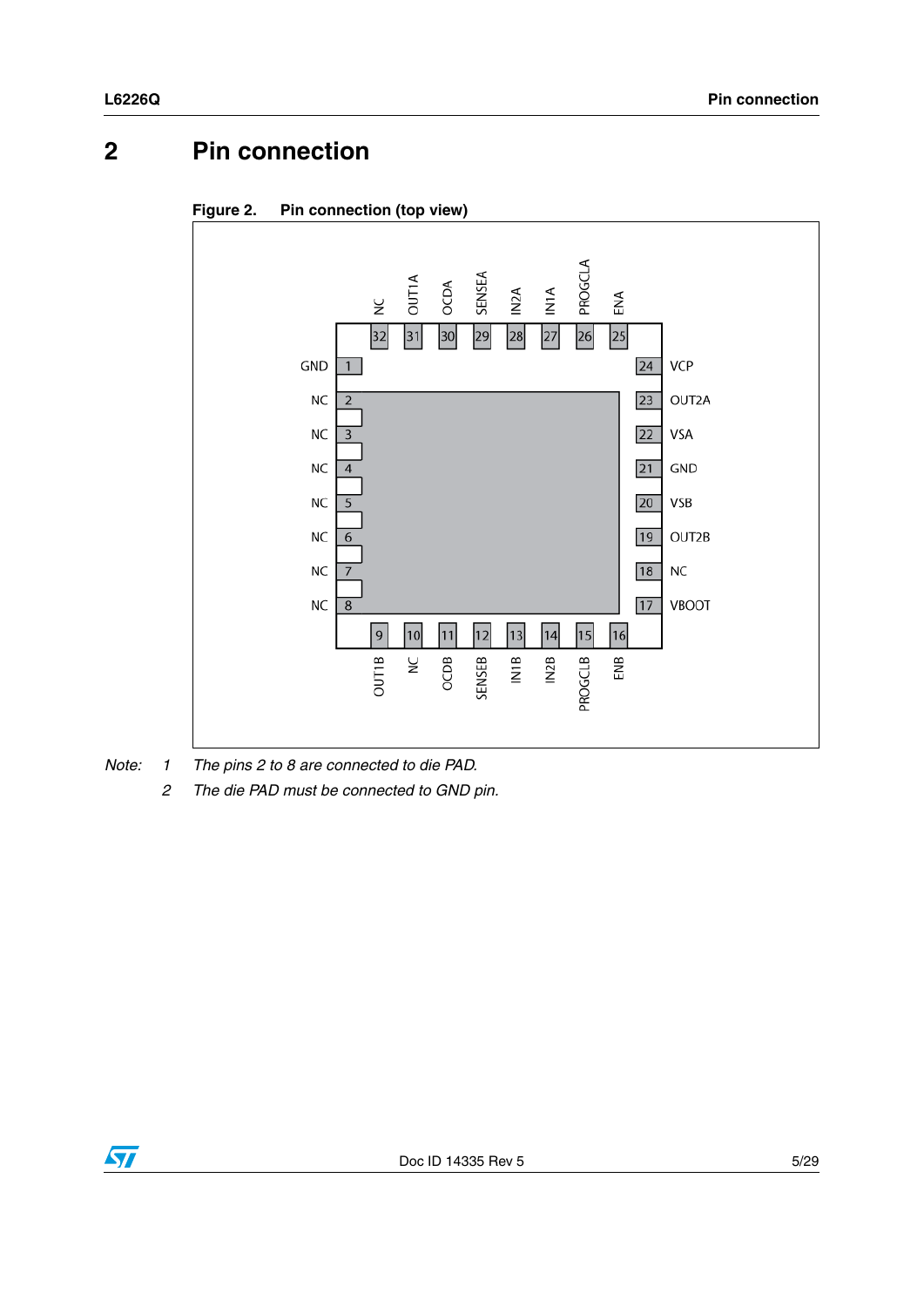| $N^{\circ}$ | Pin               | <b>Type</b>          | <b>Function</b>                                                                                                                                                                                                                                                      |
|-------------|-------------------|----------------------|----------------------------------------------------------------------------------------------------------------------------------------------------------------------------------------------------------------------------------------------------------------------|
| 1, 21       | <b>GND</b>        | <b>GND</b>           | Signal ground terminals.                                                                                                                                                                                                                                             |
| 9           | OUT1B             | Power output         | Bridge B output 1.                                                                                                                                                                                                                                                   |
| 11          | <b>OCDB</b>       | Open drain<br>output | Bridge B overcurrent detection and thermal protection pin. An internal open<br>drain transistor pulls to GND when overcurrent on bridge B is detected or in<br>case of thermal protection.                                                                           |
| 12          | <b>SENSEB</b>     | Power supply         | Bridge B source pin. This pin must be connected to power ground directly or<br>through a sensing power resistor.                                                                                                                                                     |
| 13          | IN <sub>1</sub> B | Logic input          | Bridge B input 1                                                                                                                                                                                                                                                     |
| 14          | IN <sub>2</sub> B | Logic input          | Bridge B input 2                                                                                                                                                                                                                                                     |
| 15          | <b>PROGCLB</b>    | R pin                | Bridge B overcurrent level programming. A resistor connected between this<br>pin and ground sets the programmable current limiting value for the bridge B.<br>By connecting this pin to ground the maximum current is set. This pin cannot<br>be left non-connected. |
| 16          | <b>ENB</b>        | Logic input          | Bridge B enable. LOW logic level switches OFF all power MOSFETs of<br>bridge B.<br>If not used, it has to be connected to $+5$ V.                                                                                                                                    |
| 17          | <b>VBOOT</b>      | Supply<br>voltage    | Bootstrap voltage needed for driving the upper power MOSFETs of both<br>bridge A and bridge B.                                                                                                                                                                       |
| 19          | OUT2B             | Power output         | Bridge B output 2.                                                                                                                                                                                                                                                   |
| 20          | <b>VSB</b>        | Power supply         | Bridge B power supply voltage. It must be connected to the supply voltage<br>together with pin VSA.                                                                                                                                                                  |
| 22          | <b>VSA</b>        | Power supply         | Bridge A power supply voltage. It must be connected to the supply voltage<br>together with pin VSB.                                                                                                                                                                  |
| 23          | OUT2A             | Power output         | Bridge A output 2.                                                                                                                                                                                                                                                   |
| 24          | <b>VCP</b>        | Output               | Charge pump oscillator output.                                                                                                                                                                                                                                       |
| 25          | <b>ENA</b>        | Logic input          | Bridge A enable. LOW logic level switches OFF all power MOSFETs of<br>bridge A.<br>If not used, it has to be connected to +5 V.                                                                                                                                      |
| 26          | <b>PROGCLA</b>    | R pin                | Bridge A overcurrent level programming. A resistor connected between this<br>pin and ground sets the programmable current limiting value for the bridge A.<br>By connecting this pin to ground the maximum current is set. This pin cannot<br>be left non-connected. |
| 27          | IN1A              | Logic input          | Bridge A logic input 1.                                                                                                                                                                                                                                              |
| 28          | IN <sub>2</sub> A | Logic input          | Bridge A logic input 2.                                                                                                                                                                                                                                              |
| 29          | SENSEA            | Power supply         | Bridge A source pin. This pin must be connected to power ground directly or<br>through a sensing power resistor.                                                                                                                                                     |
| 30          | <b>OCDA</b>       | Open drain<br>output | Bridge A overcurrent detection and thermal protection pin. An internal open<br>drain transistor pulls to GND when overcurrent on bridge A is detected or in<br>case of thermal protection.                                                                           |
| 31          | OUT1A             | Power output         | Bridge A output 1.                                                                                                                                                                                                                                                   |

**Table 4. Pin description** 

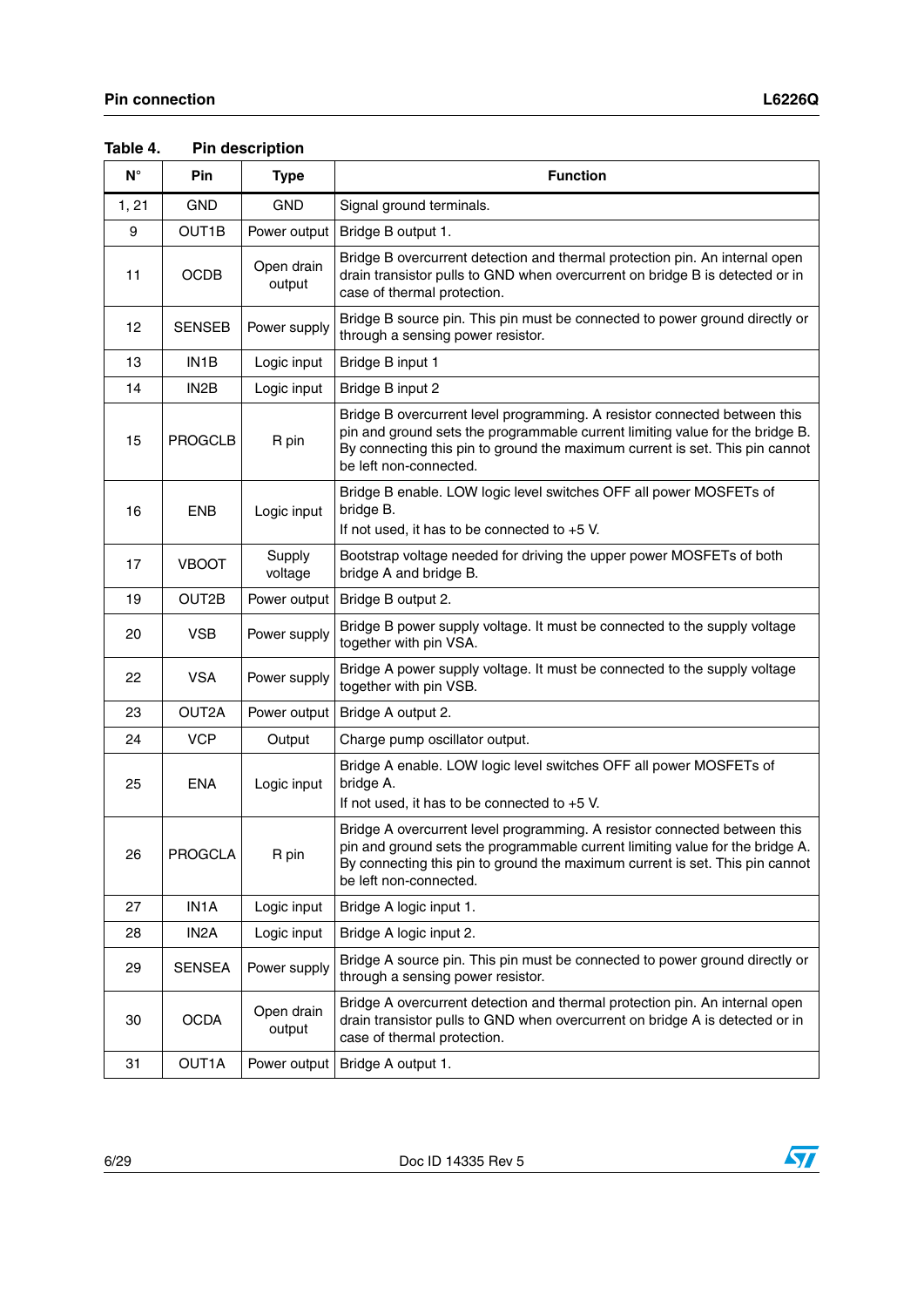## <span id="page-6-0"></span>**3 Electrical characteristics**

 $T_A = 25 °C$ ,  $Vs = 48 V$ , unless otherwise specified

**Table 5. Electrical characteristics** 

| Symbol                      | <b>Parameter</b>                      | <b>Test condition</b>                                                | Min    | <b>Typ</b> | <b>Max</b>     | Unit            |
|-----------------------------|---------------------------------------|----------------------------------------------------------------------|--------|------------|----------------|-----------------|
| $V_{\text{Sth}(\text{ON})}$ | Turn-on threshold                     |                                                                      | 5.8    | 6.3        | 6.8            | $\vee$          |
| $V_{\text{Sth(OFF)}}$       | Turn-off threshold                    |                                                                      | 5      | 5.5        | 6              | V               |
| $I_{\rm S}$                 | Quiescent supply current              | All bridges OFF;<br>T <sub>J</sub> = -25 °C to 125 °C <sup>(1)</sup> |        | 5          | 10             | mA              |
| $T_{J(OFF)}$                | Thermal shutdown temperature          |                                                                      |        | 165        |                | $\rm ^{\circ}C$ |
|                             | <b>Output DMOS transistors</b>        |                                                                      |        |            |                |                 |
|                             | High-side + low-side switch ON        | $T_J = 25 °C$                                                        |        | 1.47       | 1.69           | Ω               |
| $R_{DS(on)}$                | resistance                            | $T_J = 125 °C^{(1)}$                                                 |        | 2.35       | 2.70           | Ω               |
|                             |                                       | $EN = Low$ ; OUT = $V_S$                                             |        |            | $\overline{c}$ | mA              |
| <b>I</b> <sub>DSS</sub>     | Leakage current                       | $EN = Low$ ; $OUT = GND$                                             | $-0.3$ |            |                | mA              |
| Source drain diodes         |                                       |                                                                      |        |            |                |                 |
| $V_{SD}$                    | Forward ON voltage                    | $I_{SD} = 2.8 A$ , EN = LOW                                          |        | 1.15       | 1.3            | $\vee$          |
| $t_{rr}$                    | Reverse recovery time                 | $I_f = 1.4 A$                                                        |        | 300        |                | ns              |
| $t_{fr}$                    | Forward recovery time                 |                                                                      |        | 200        |                | ns              |
| Logic input                 |                                       |                                                                      |        |            |                |                 |
| $V_{IL}$                    | Low level logic input voltage         |                                                                      | $-0.3$ |            | 0.8            | V               |
| V <sub>IH</sub>             | High level logic input voltage        |                                                                      | 2      |            | $\overline{7}$ | V               |
| I <sub>IL</sub>             | Low level logic input current         | GND logic input voltage                                              | $-10$  |            |                | μA              |
| ŀщ                          | High level logic input current        | 7 V logic input voltage                                              |        |            | 10             | μA              |
| $V_{th(ON)}$                | Turn-on input threshold               |                                                                      |        | 1.8        | 2.0            | $\vee$          |
| $V_{th(OFF)}$               | Turn-off input threshold              |                                                                      | 0.8    | 1.3        |                | $\vee$          |
| $V_{th(HYS)}$               | Input threshold hysteresis            |                                                                      | 0.25   | 0.5        |                | V               |
|                             | <b>Switching characteristics</b>      |                                                                      |        |            |                |                 |
| $t_{D(0n)EN}$               | Enable to out turn ON delay time (2)  | I <sub>LOAD</sub> = 1.4 A, resistive load                            | 500    |            | 800            | ns              |
| $t_{D(0n)IN}$               | Input to out turn ON delay time       | I <sub>LOAD</sub> = 1.4 A, resistive load<br>(dead time included)    |        | 1.9        |                | μs              |
| <sup>t</sup> RISE           | Output rise time (2)                  | $I_{\text{LOAD}}$ =1.4 A, resistive load                             | 40     |            | 250            | ns              |
| $t_{D(off)EN}$              | Enable to out turn OFF delay time (2) | I <sub>LOAD</sub> = 1.4 A, resistive load                            | 500    | 800        | 1000           | ns              |
| $t_{D(off)IN}$              | Input to out turn OFF delay time      | $I_{\text{LOAD}}$ =1.4 A, resistive load                             | 500    | 800        | 1000           | ns              |
| t <sub>FALL</sub>           | Output fall time (2)                  | I <sub>LOAD</sub> = 1.4 A, resistive load                            | 40     |            | 250            | ns              |

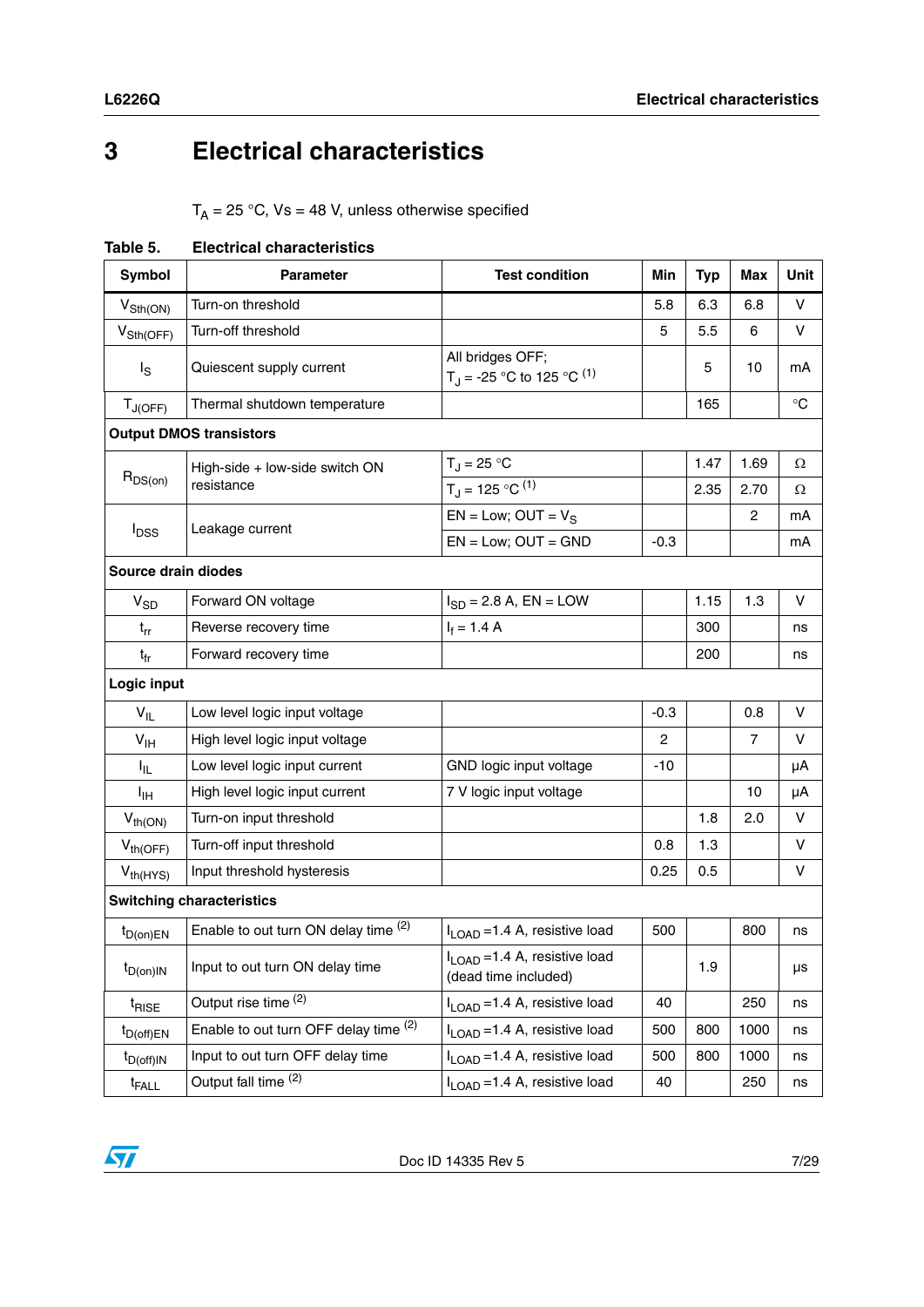| <b>Symbol</b>          | <b>Parameter</b>                                 | <b>Test condition</b>                       | Min    | Typ  | Max    | Unit       |
|------------------------|--------------------------------------------------|---------------------------------------------|--------|------|--------|------------|
| $t_{dt}$               | Dead time protection                             |                                             | 0.5    |      |        | μs         |
| t <sub>CP</sub>        | Charge pump frequency                            | $-25 °C < T$ <sub>J</sub> < 125 °C          |        | 0.6  |        | <b>MHz</b> |
| Over current detection |                                                  |                                             |        |      |        |            |
|                        |                                                  | -25 °C <t<sub>J&lt;125 °C;RCL=39 kΩ</t<sub> | $-10%$ | 0.29 | $+10%$ | A          |
| <sup>I</sup> s over    | Input supply over current detection<br>threshold | -25 °C <t<sub>J&lt;125 °C;RCL= 5 kΩ</t<sub> | $-10%$ | 2.21 | $+10%$ | A          |
|                        |                                                  | -25 °C <t<sub>J&lt;125 °C;RCL= GND</t<sub>  | $-30%$ | 2.8  | $+30%$ | A          |
| $R_{OPDR}$             | Open drain ON resistance                         | $= 4 \text{ mA}$                            |        | 40   | 60     | $\Omega$   |
| $tOCD(ON)$             | OCD turn-on delay time <sup>(3)</sup>            | $=$ 4 mA; C <sub>EN</sub> < 100 pF          |        | 200  |        | ns         |
| <sup>I</sup> OCD(OFF)  | OCD turn-off delay time (3)                      | $= 4$ mA; C <sub>EN</sub> < 100 pF          |        | 100  |        | ns         |

**Table 5. Electrical characteristics (continued)**

1. Tested at 25 °C in a restricted range and guaranteed by characterization.

2. See *[Figure 3](#page-7-0)*

3. See *[Figure 4](#page-8-0)*

<span id="page-7-0"></span>

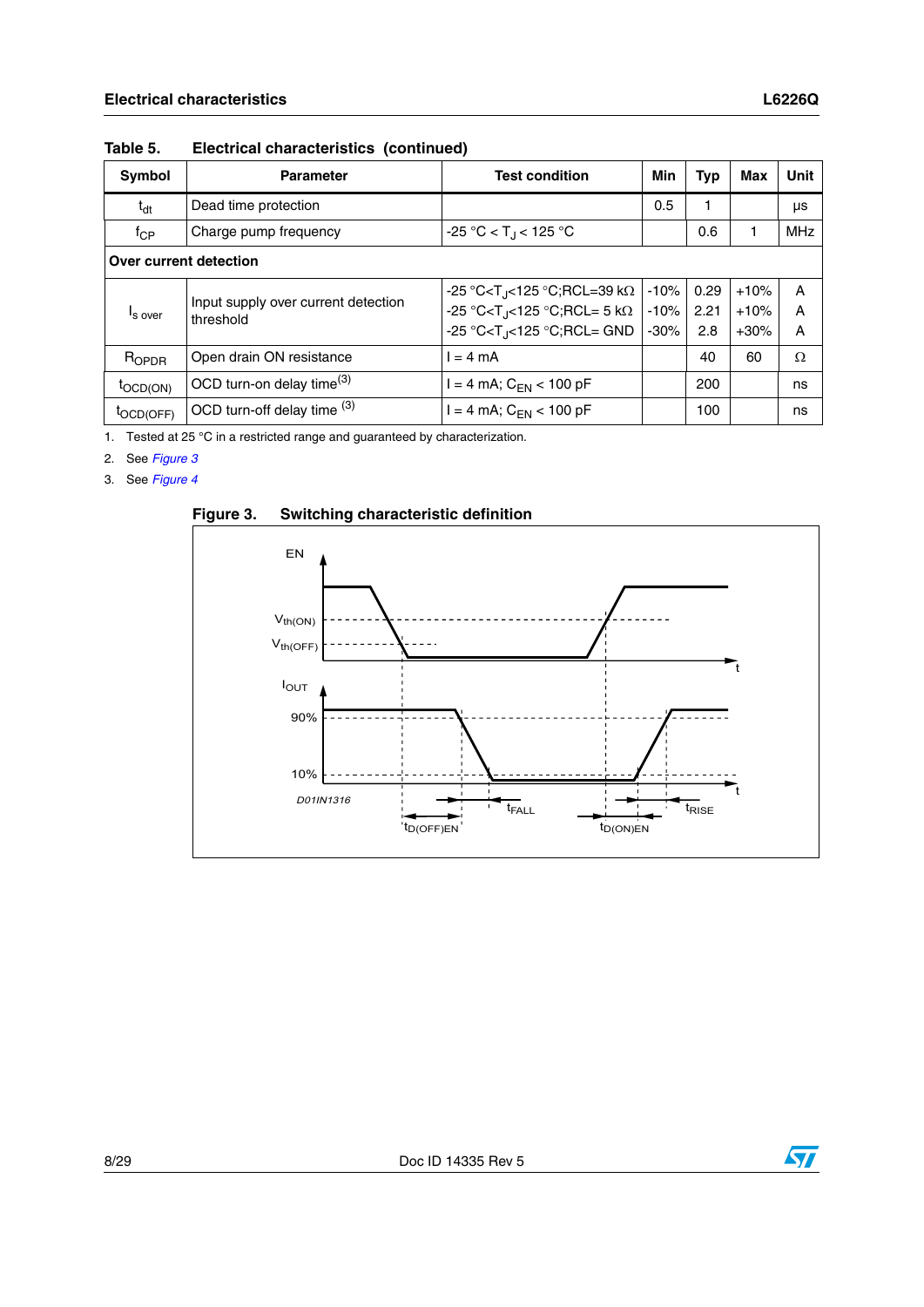

<span id="page-8-0"></span>**Figure 4. Overcurrent detection timing definition**

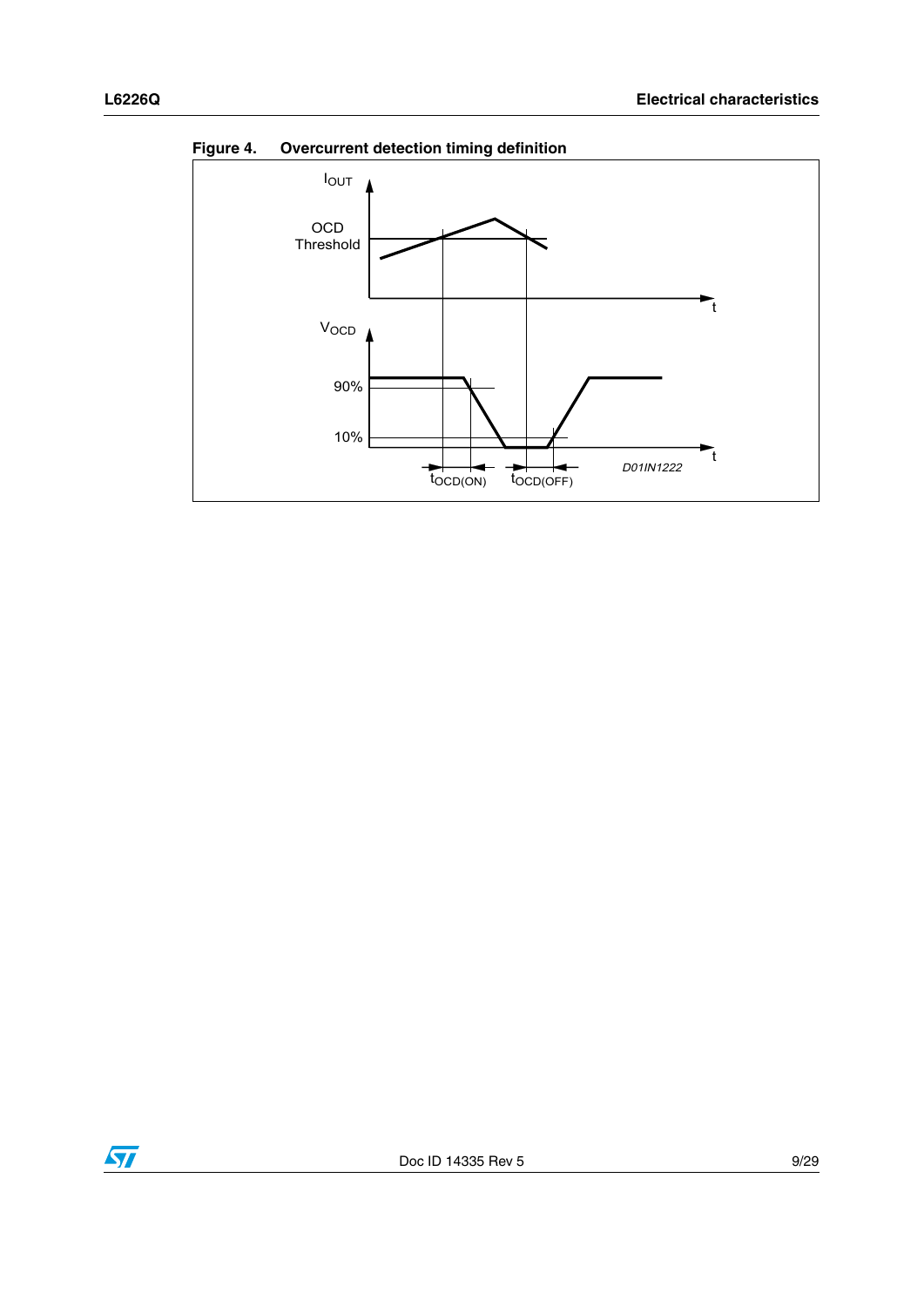## <span id="page-9-0"></span>**4 Circuit description**

### <span id="page-9-1"></span>**4.1 Power stages and charge pump**

The L6226Q integrates two independent power MOS full bridges. Each power MOS has an  $R_{DS(on)} = 0.73 \Omega$  (typical value @ 25 °C), with intrinsic fast freewheeling diode. Cross conduction protection is achieved using a dead time (td = 1  $\mu$ s typical) between the switch off and switch on of two power MOS in one leg of a bridge.

Using N-channel power MOS for the upper transistors in the bridge requires a gate drive voltage above the power supply voltage. The bootstrapped (VBOOT) supply is obtained through an internal oscillator and few external components to realize a charge pump circuit as shown in *[Figure 5](#page-9-2)*. The oscillator output (VCP) is a square wave at 600 kHz (typical) with 10 V amplitude. Recommended values/part numbers for the charge pump circuit are shown in *[Table 6](#page-9-3)*.

| Component         | Value  |
|-------------------|--------|
| $C_{\text{BOOT}}$ | 220 nF |
| $C_{P}$           | 10nF   |
| D <sub>1</sub>    | 1N4148 |
| D <sub>2</sub>    | 1N4148 |

<span id="page-9-3"></span>

| Table 6. | Charge pump external components values |
|----------|----------------------------------------|
|----------|----------------------------------------|



#### <span id="page-9-2"></span>**Figure 5. Charge pump circuit**

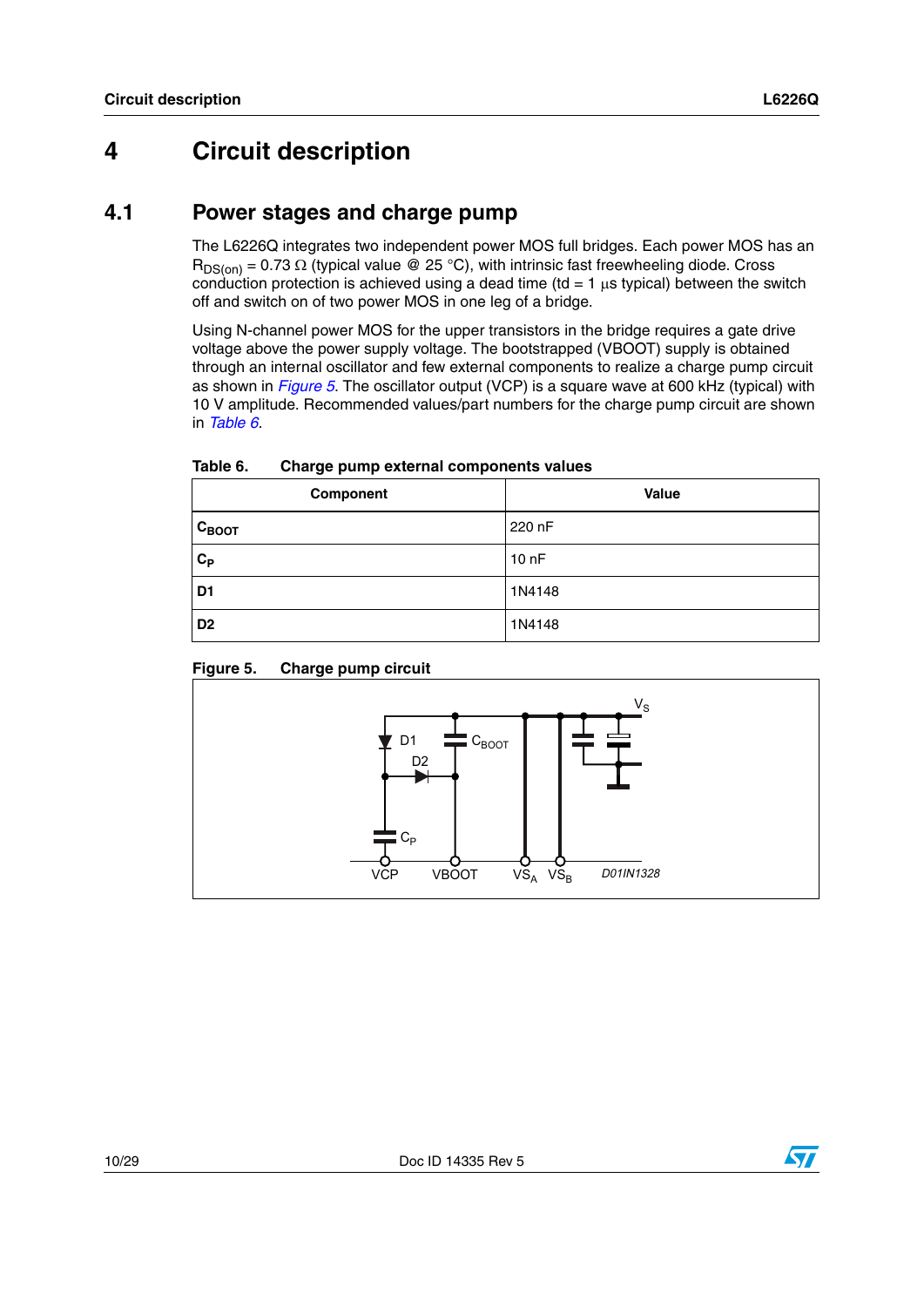### <span id="page-10-0"></span>**4.2 Logic inputs**

Pins  $IN1_A$ ,  $IN2_A$ ,  $IN1_B$ ,  $IN2_B$ ,  $EN_A$  and  $EN_B$  are TTL/CMOS and microcontroller compatible logic inputs. The internal structure is shown in *[Figure 6](#page-10-1)*. Typical value for turn-on and turn-off thresholds are respectively Vthon  $= 1.8$  V and Vthoff  $= 1.3$  V.

Pins  $EN_A$  and  $EN_B$  are commonly used to implement overcurrent and thermal protection by connecting them respectively to the outputs  $OCD<sub>A</sub>$  and  $OCD<sub>B</sub>$ , which are open-drain outputs. If that type of connection is chosen, some care needs to be taken in driving these pins. Two configurations are shown in *[Figure 7](#page-10-2)* and *[Figure 8](#page-10-3)*. If driven by an open drain (collector) structure, a pull-up resistor  $R_{EN}$  and a capacitor  $C_{EN}$  are connected as shown in *[Figure 7](#page-10-2)*. If the driver is a standard push-pull structure the resistor  $R_{EN}$  and the capacitor  $C_{EN}$  are connected as shown in *[Figure 8](#page-10-3)*. The resistor  $R_{EN}$  should be chosen in the range from 2.2 kΩ to 180 kΩ. Recommended values for  $R_{EN}$  and  $C_{EN}$  are respectively 100 kΩ and 5.6 nF. More information on selecting the values is found in the overcurrent protection section.

<span id="page-10-1"></span>



<span id="page-10-2"></span>



#### <span id="page-10-3"></span>**Figure 8.** EN<sub>A</sub> and EN<sub>B</sub> pins push-pull driving





 $\sqrt{}$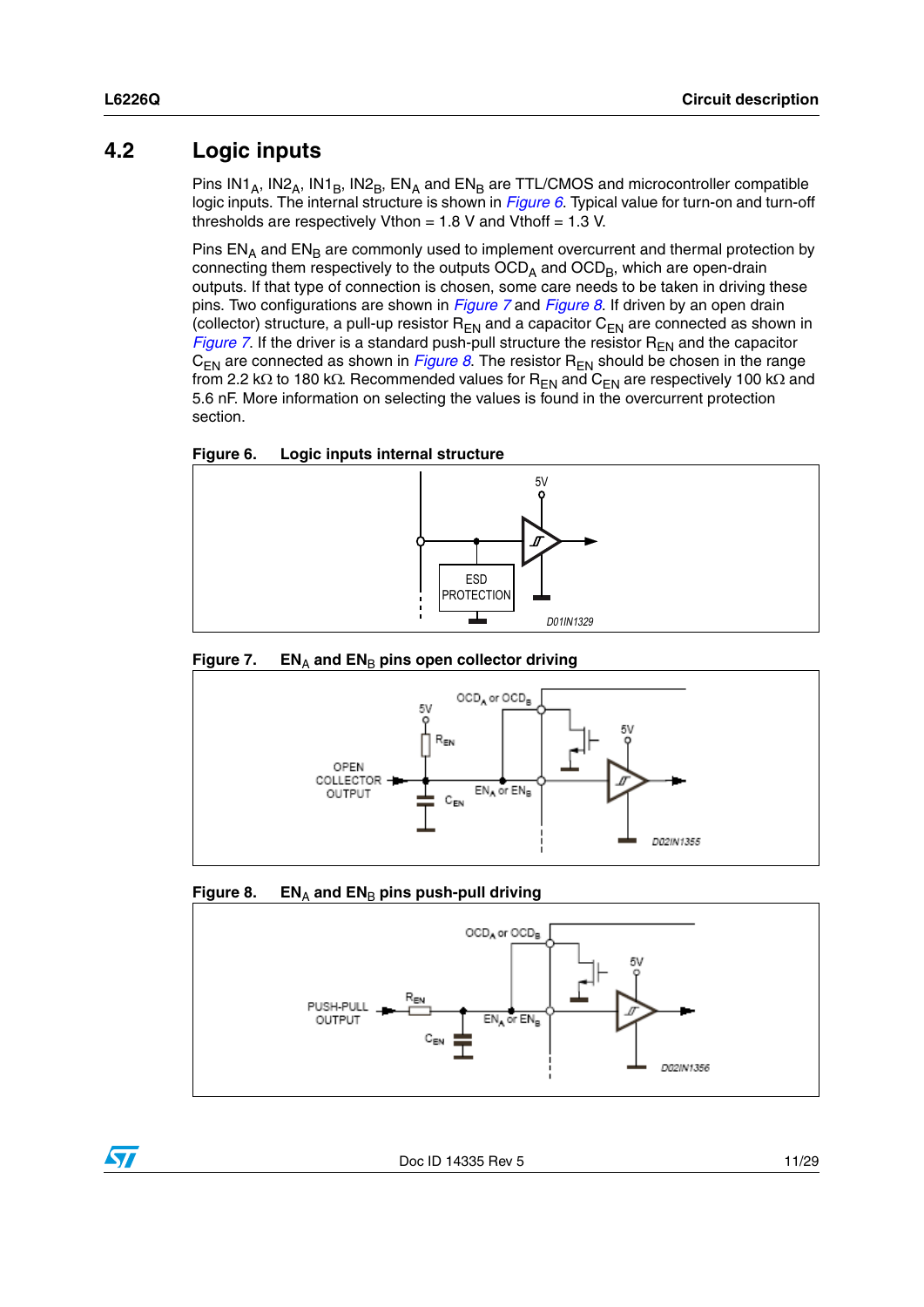### <span id="page-11-0"></span>**4.3 Truth table**

| Table 7. | <b>Truth table</b> |
|----------|--------------------|
|----------|--------------------|

|    | <b>Inputs</b>   |                 | <b>Outputs</b> |                  |
|----|-----------------|-----------------|----------------|------------------|
| EN | IN <sub>1</sub> | IN <sub>2</sub> | OUT1           | OUT <sub>2</sub> |
|    | $X^{(1)}$       | х               | High $Z^{(2)}$ | High Z           |
| н  |                 |                 | <b>GND</b>     | <b>GND</b>       |
| н  | н               |                 | Vs             | <b>GND</b>       |
| Н  |                 | Н               | <b>GND</b>     | Vs               |
| Н  | н               | Н               | Vs             | Vs               |

1.  $X = Don't care$ 

2. High  $Z =$  High impedance output

### <span id="page-11-1"></span>**4.4 Non-dissipative overcurrent detection and protection**

An overcurrent detection circuit (OCD) is integrated. This circuit can be used to provides protection against a short circuit to ground or between two phases of the bridge as well as a roughly regulation of the load current. With this internal over current detection, the external current sense resistor normally used and its associated power dissipation are eliminated. *[Figure 9](#page-12-0)* shows a simplified schematic of the overcurrent detection circuit for the bridge A. bridge B is provided of an analogous circuit.

To implement the over current detection, a sensing element that delivers a small but precise fraction of the output current is implemented with each high side power MOS. Since this current is a small fraction of the output current there is very little additional power dissipation. This current is compared with an internal reference current  $I_{BFE}$  When the output current reaches the detection threshold Isover the OCD comparator signals a fault condition. When a fault condition is detected, an internal open drain MOS with a pull down capability of 4 mA connected to OCD pin is turned on. *[Figure 10](#page-13-0)* shows the OCD operation.

This signal can be used to regulate the output current simply by connecting the OCD pin to EN pin and adding an external R-C as shown in *[Figure 9](#page-12-0)*. The off time before recovering normal operation can be easily programmed by means of the accurate thresholds of the logic inputs.

 $I_{BFF}$  and, therefore, the output current detection threshold are selectable by  $R_{CI}$  value, following the equations:

- Isover = 2.8 A ± 30 % at -25 °C < T<sub>J</sub> < 125 °C if R<sub>CL</sub> = 0 Ω (PROGCL connected to GND)
- Isover =  $\frac{11050}{R}$  ±10 % at -25 °C < T<sub>J</sub> < 125 °C if 5 kΩ < R<sub>CL</sub> < 40 kΩ  $R_{\text{Cl}}$

*[Figure 11](#page-13-1)* shows the output current protection threshold versus R<sub>CL</sub> value in the range 5 kΩ to 40 kΩ.

The disable time t<sub>DISABLE</sub> before recovering normal operation can be easily programmed by means of the accurate thresholds of the logic inputs. It is affected whether by  $C_{FN}$  and  $R_{FN}$ 

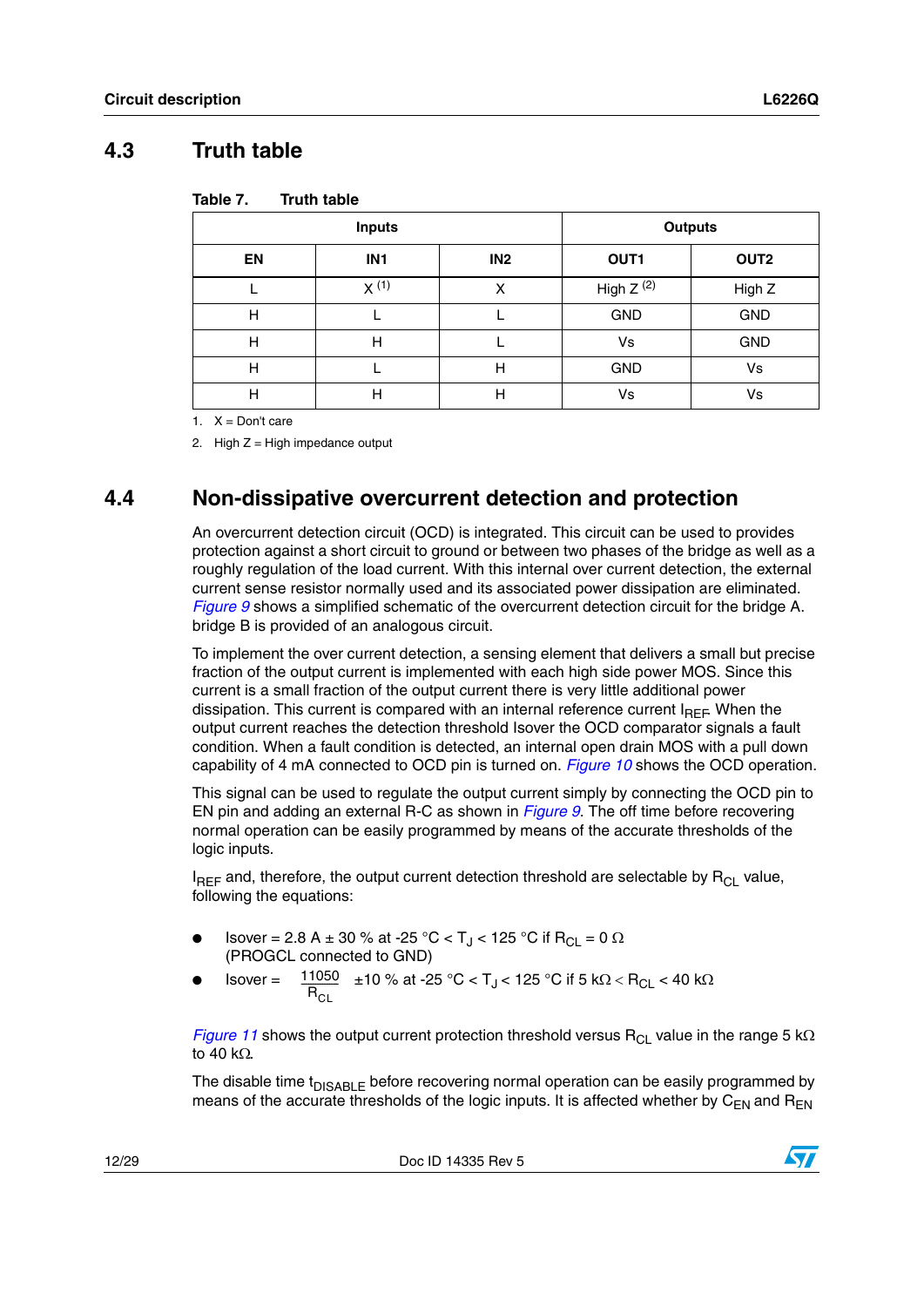values and its magnitude is reported in *[Figure 12](#page-14-0)*. The delay time t<sub>DELAY</sub> before turning off the bridge when an overcurrent has been detected depends only by  $\overline{C_{FN}}$  value. Its magnitude is reported in *[Figure 13](#page-14-1)*.

 $C_{EN}$  is also used for providing immunity to pin EN against fast transient noises. Therefore the value of  $C_{EN}$  should be chosen as big as possible according to the maximum tolerable Delay Time and the  $R_{EN}$  value should be chosen according to the desired Disable Time.

The resistor R<sub>EN</sub> should be chosen in the range from 2.2 kΩ to 180 kΩ. Recommended values for R<sub>EN</sub> and C<sub>EN</sub> are respectively 100 kΩ and 5.6 nF that allow obtaining 200 μs disable time.



<span id="page-12-0"></span>**Figure 9. Overcurrent protection simplified schematic**

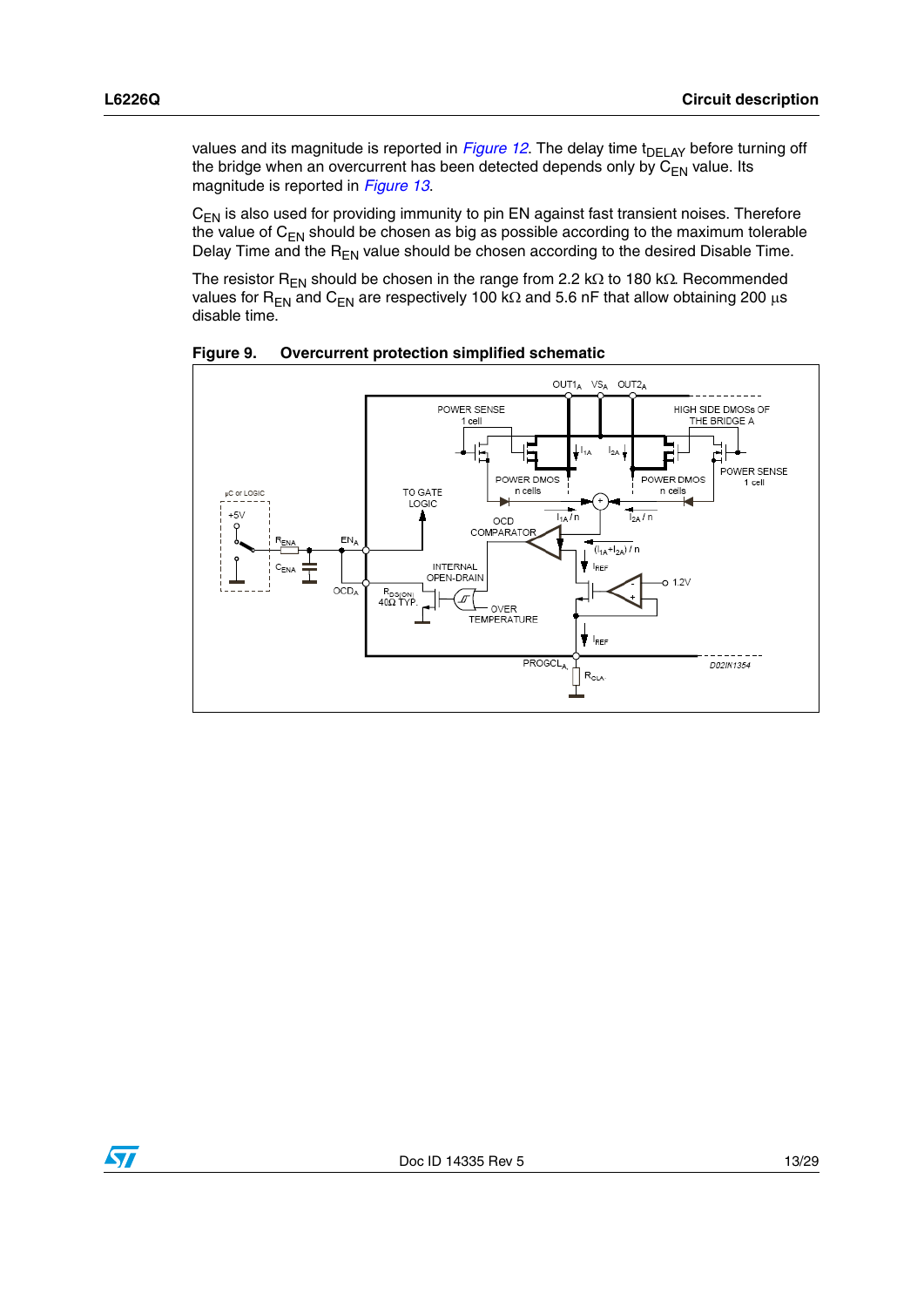

<span id="page-13-0"></span>**Figure 10. Overcurrent protection waveforms**

<span id="page-13-1"></span>



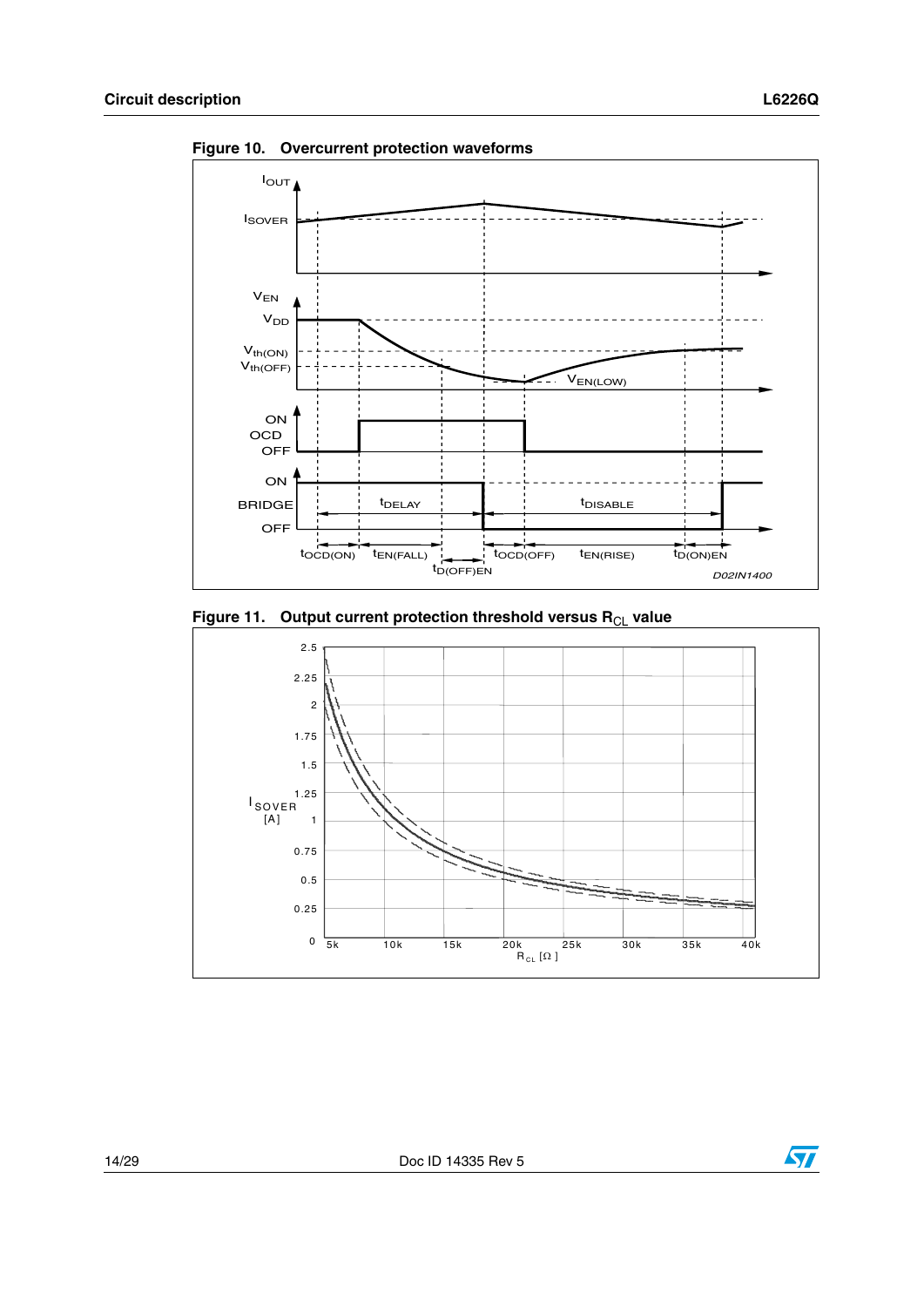

<span id="page-14-0"></span>Figure 12.  $t_{DISABLE}$  versus C<sub>EN</sub> and R<sub>EN</sub> (V<sub>DD</sub> = 5 V)

<span id="page-14-1"></span>

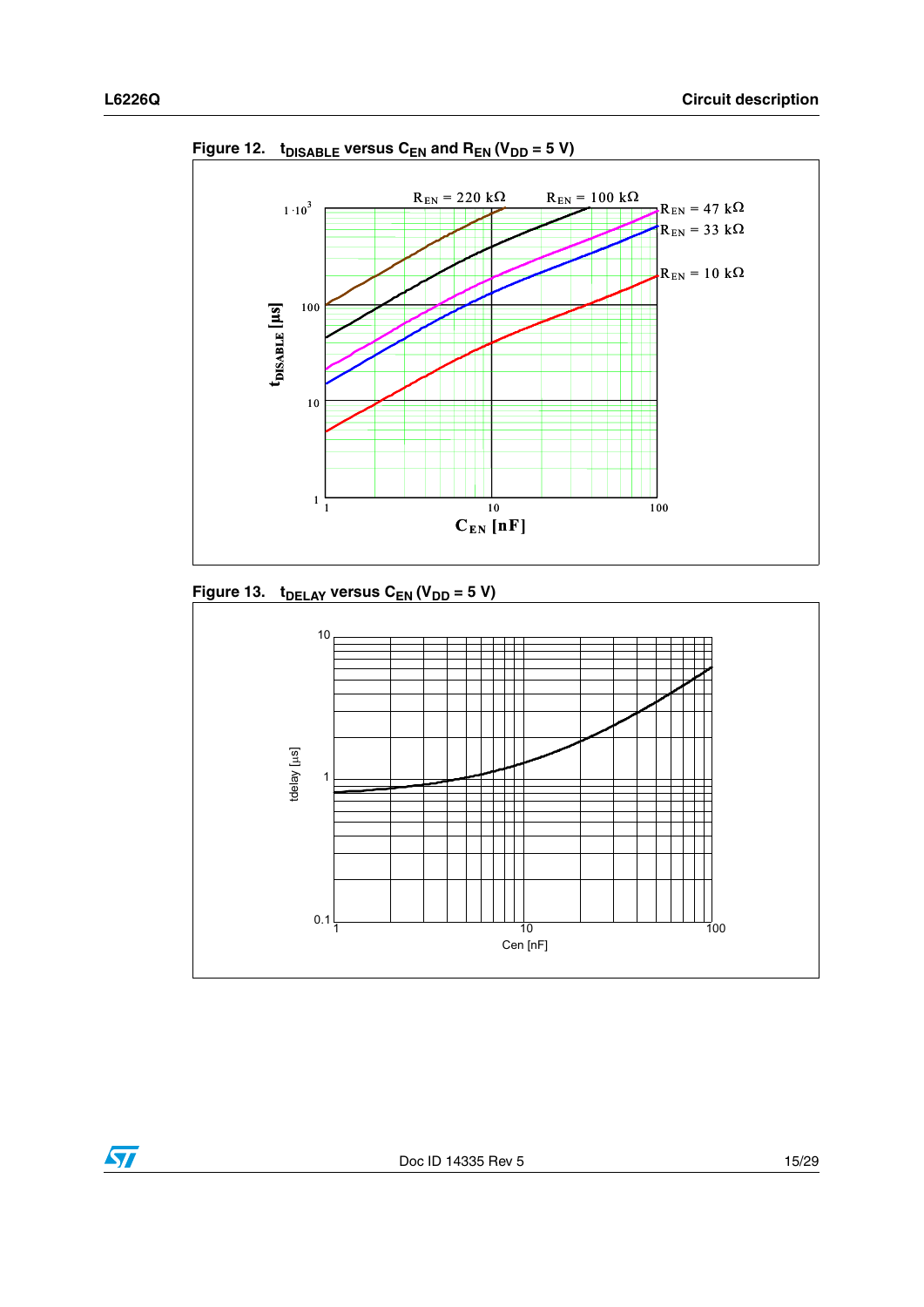### <span id="page-15-0"></span>**4.5 Thermal protection**

In addition to the overcurrent detection, the L6226Q integrates a thermal protection for preventing the device destruction in case of junction over temperature. It works sensing the die temperature by means of a sensible element integrated in the die. The device switch-off when the junction temperature reaches 165 °C (typ. value) with 15 °C hysteresis (typ. value).

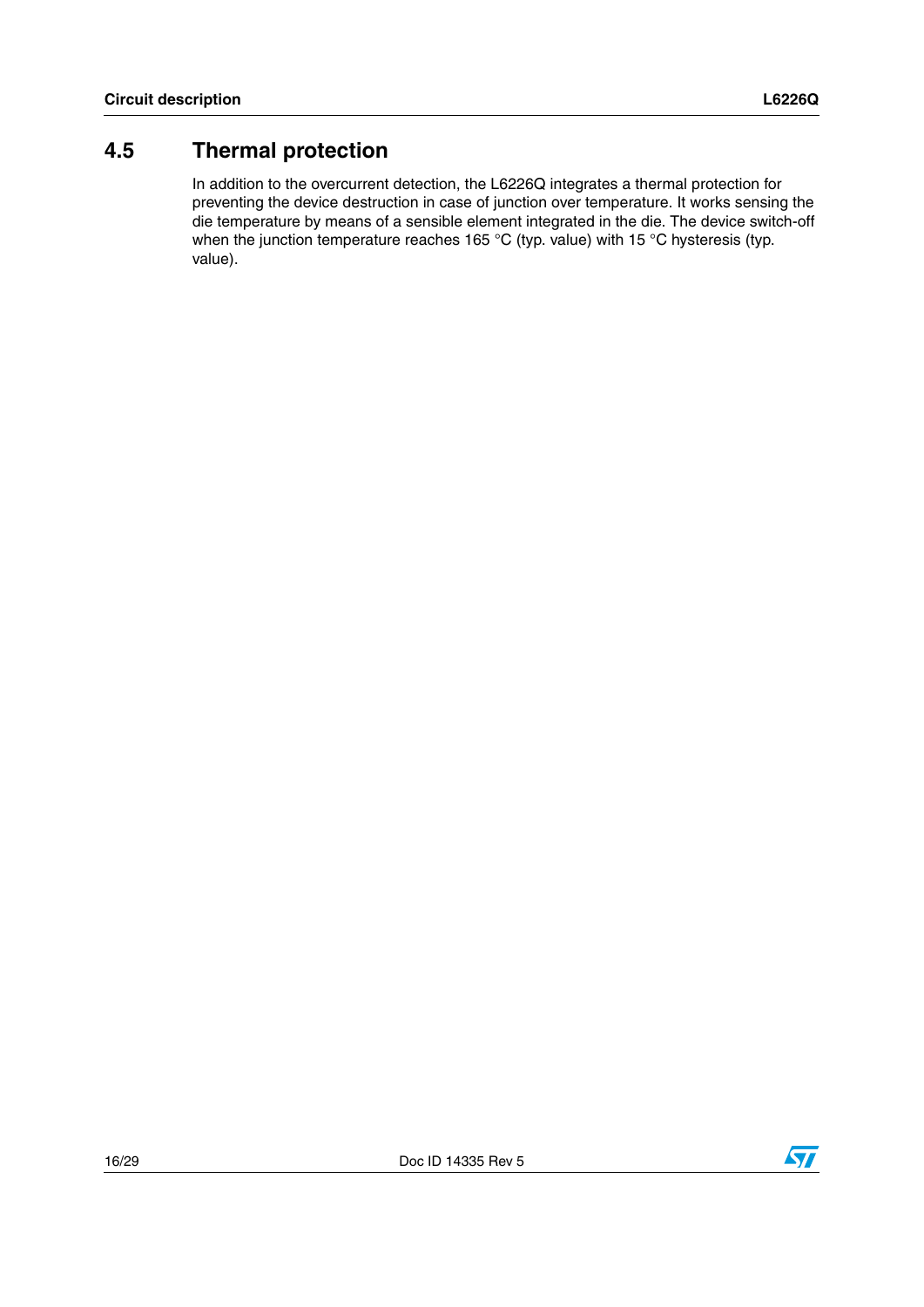## <span id="page-16-0"></span>**5 Application information**

A typical application using L6226Q is shown in *[Figure 14](#page-17-0)*. Typical component values for the application are shown in *[Table 8](#page-16-1)*. A high quality ceramic capacitor in the range of 100 to 200 nF should be placed between the power pins ( $VS_A$  and  $VS_B$ ) and ground near the L6226Q to improve the high frequency filtering on the power supply and reduce high frequency transients generated by the switching. The capacitors connected from the  $EN_A/OCD_A$  and  $EN_B/OCD_B$  nodes to ground set the shut down time for the bridge A and bridge B respectively when an over current is detected (see overcurrent protection). The two current sources ( $SENSE<sub>A</sub>$  and  $SENSE<sub>B</sub>$ ) should be connected to power ground with a trace length as short as possible in the layout. To increase noise immunity, unused logic pins are best connected to 5 V (high logic level) or GND (low logic level) (see pin description). It is recommended to keep power ground and Signal Ground separated on PCB.

| Component                 | Value               |
|---------------------------|---------------------|
| $\mathrm{C}_1$            | 100 nF              |
| $\mathrm{C}_2$            | $100 \mu F$         |
| $C_{\text{BOOT}}$         | 220 nF              |
| $\mathrm{C}_{\textsf{P}}$ | 10 <sub>nP</sub>    |
| $C_{ENA}$                 | 5.6 nF              |
| $C_{ENB}$                 | 5.6 nF              |
| $C_{REF}$                 | 68 nF               |
| $D_1$                     | 1N4148              |
| $D_2$                     | 1N4148              |
| $R_{\sf CLA}$             | $5 \text{ k}\Omega$ |
| $R_{CLB}$                 | $5 \text{ k}\Omega$ |
| $R_{ENA}$                 | 100 k $\Omega$      |
| $R_{ENB}$                 | 100 $k\Omega$       |

<span id="page-16-1"></span>

| Table 8. | <b>Component values for typical application</b> |
|----------|-------------------------------------------------|
|----------|-------------------------------------------------|

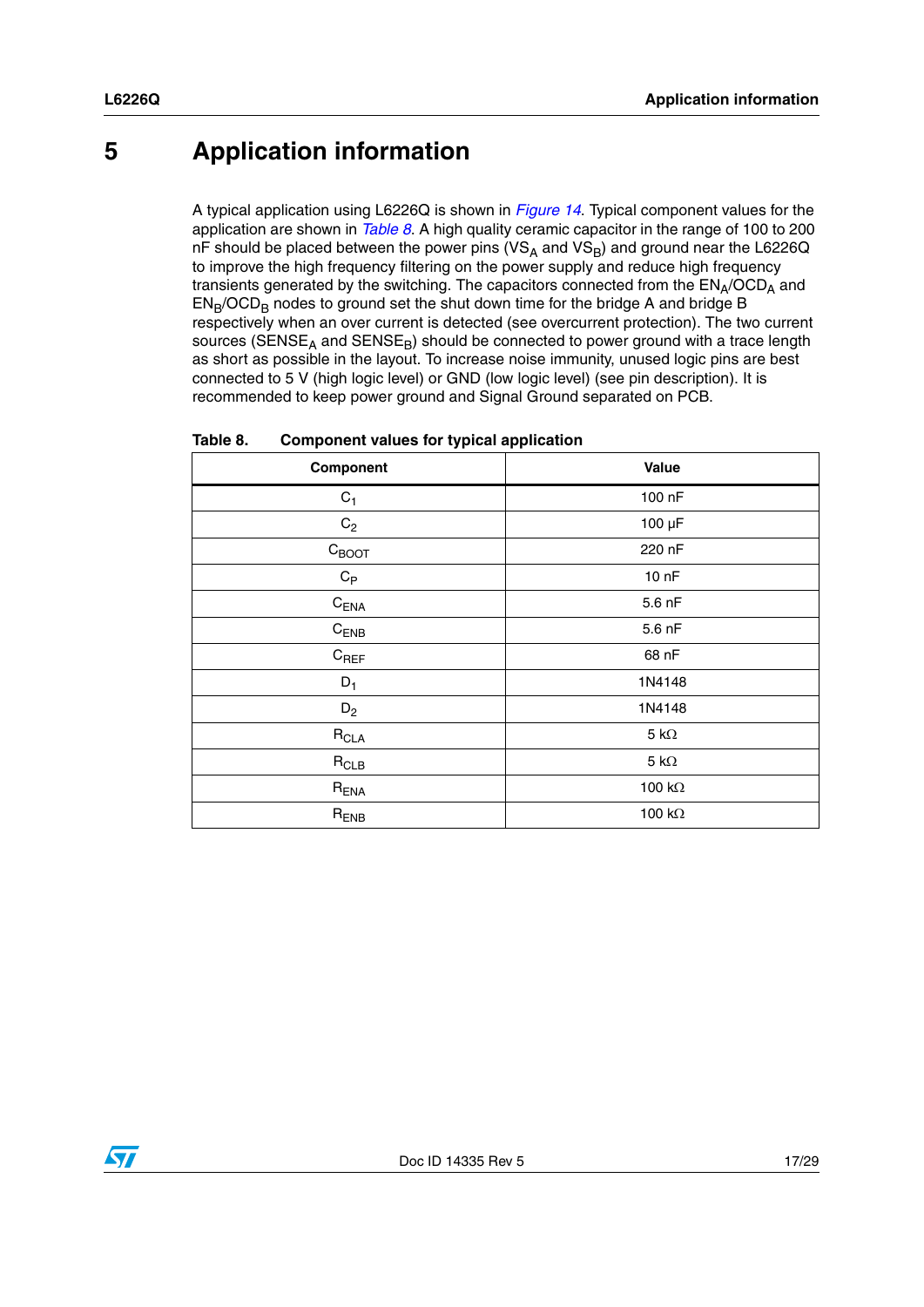<span id="page-17-0"></span>





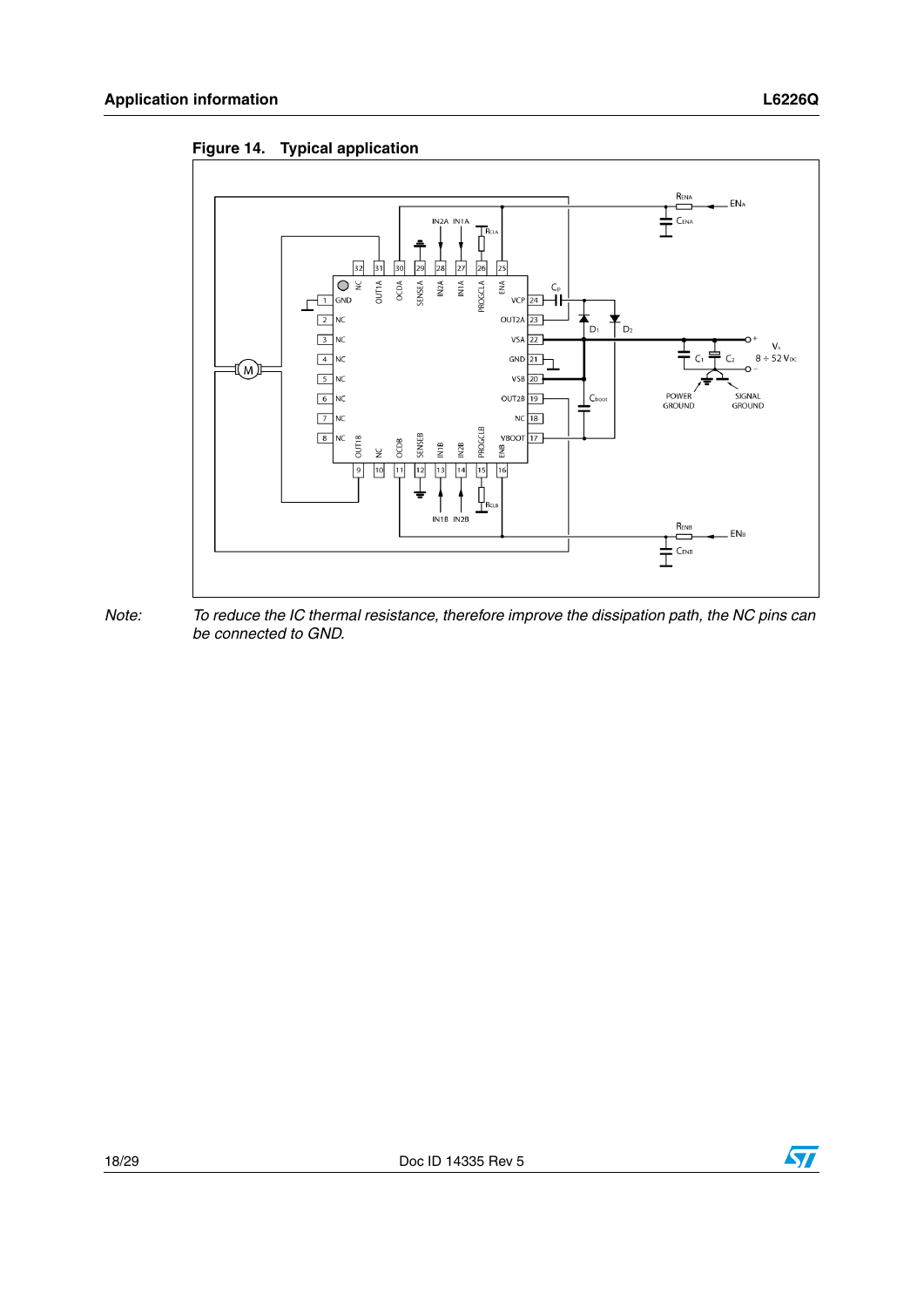### <span id="page-18-0"></span>**6 Paralleled operation**

The outputs of the L6226Q can be paralleled to increase the output current capability or reduce the power dissipation in the device at a given current level. It must be noted, however, that the internal wire bond connections from the die to the power or sense pins of the package must carry current in both of the associated half bridges. When the two halves of one full bridge (for example OUT1<sub>A</sub> and OUT2<sub>A</sub>) are connected in parallel, the peak current rating is not increased since the total current must still flow through one bond wire on the power supply or sense pin. In addition the over current detection senses the sum of the current in the upper devices of each bridge (A or B) so connecting the two halves of one bridge in parallel does not increase the over current detection threshold.

For most applications the recommended configuration is half bridge 1 of bridge A paralleled with the half bridge 1 of the bridge B, and the same for the half bridges 2 as shown in *[Figure 15](#page-19-0)*. The current in the two devices connected in parallel will share very well since the  $R_{DS(on)}$  of the devices on the same die is well matched.

When connected in this configuration the over current detection circuit, which senses the current in each bridge (A and B), will sense the current in upper devices connected in parallel independently and the sense circuit with the lowest threshold will trip first. With the enables connected in parallel, the first detection of an over current in either upper DMOS device will turn of both bridges. Assuming that the two DMOS devices share the current equally, the resulting over current detection threshold will be twice the minimum threshold set by the resistors  $R_{CLA}$  or  $R_{CLB}$  in *[Figure 15](#page-19-0)*. It is recommended to use  $R_{CLA} = R_{CLB}$ .

In this configuration the resulting bridge has the following characteristics.

- Equivalent device: full bridge
- $R_{DS(on)}$  0.37  $\Omega$  typ. value @ T<sub>J</sub> = 25 °C
- 2.8 A max RMS load current
- 5.6 A max OCD threshold

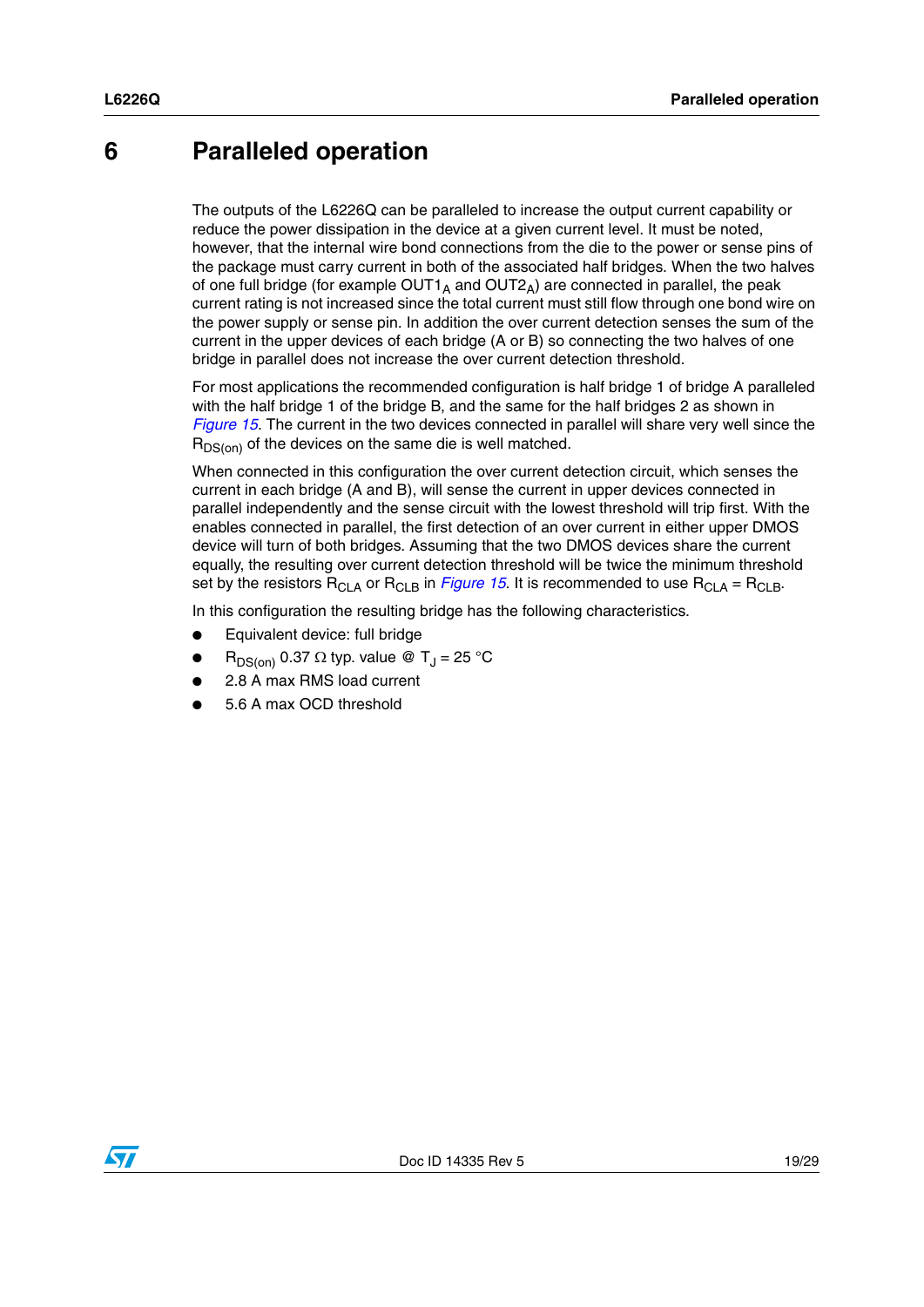

<span id="page-19-0"></span>**Figure 15. Parallel connection for higher current**

To operate the device in parallel and maintain a lower over current threshold, half bridge 1 and the half bridge 2 of the bridge A can be connected in parallel and the same done for the bridge B as shown in *[Figure 16](#page-20-0)*. In this configuration, the peak current for each half bridge is still limited by the bond wires for the supply and sense pins so the dissipation in the device will be reduced, but the peak current rating is not increased.

When connected in this configuration the over current detection circuit, senses the sum of the current in upper devices connected in parallel. With the enables connected in parallel, an over current will turn of both bridges. Since the circuit senses the total current in the upper devices, the over current threshold is equal to the threshold set the resistor  $R<sub>CLA</sub>$  or R<sub>CLB</sub> in *[Figure 16](#page-20-0)*. R<sub>CLA</sub> sets the threshold when outputs OUT1<sub>A</sub> and OUT2<sub>A</sub> are high and resistor  $\mathsf{R}_{\mathsf{CLB}}$  sets the threshold when outputs  $\mathsf{OUT1}_\mathsf{B}$  and  $\mathsf{OUT2}_\mathsf{B}$  are high. It is recommended to use  $R_{\text{CLA}} = R_{\text{CLB}}$ .

In this configuration, the resulting bridge has the following characteristics.

- Equivalent device: FULL BRIDGE
- $R_{DS(on)}$  0.37  $\Omega$  typ. value @ T<sub>J</sub> = 25 °C
- 1.4 A max RMS load current
- 2.8 A max OCD threshold



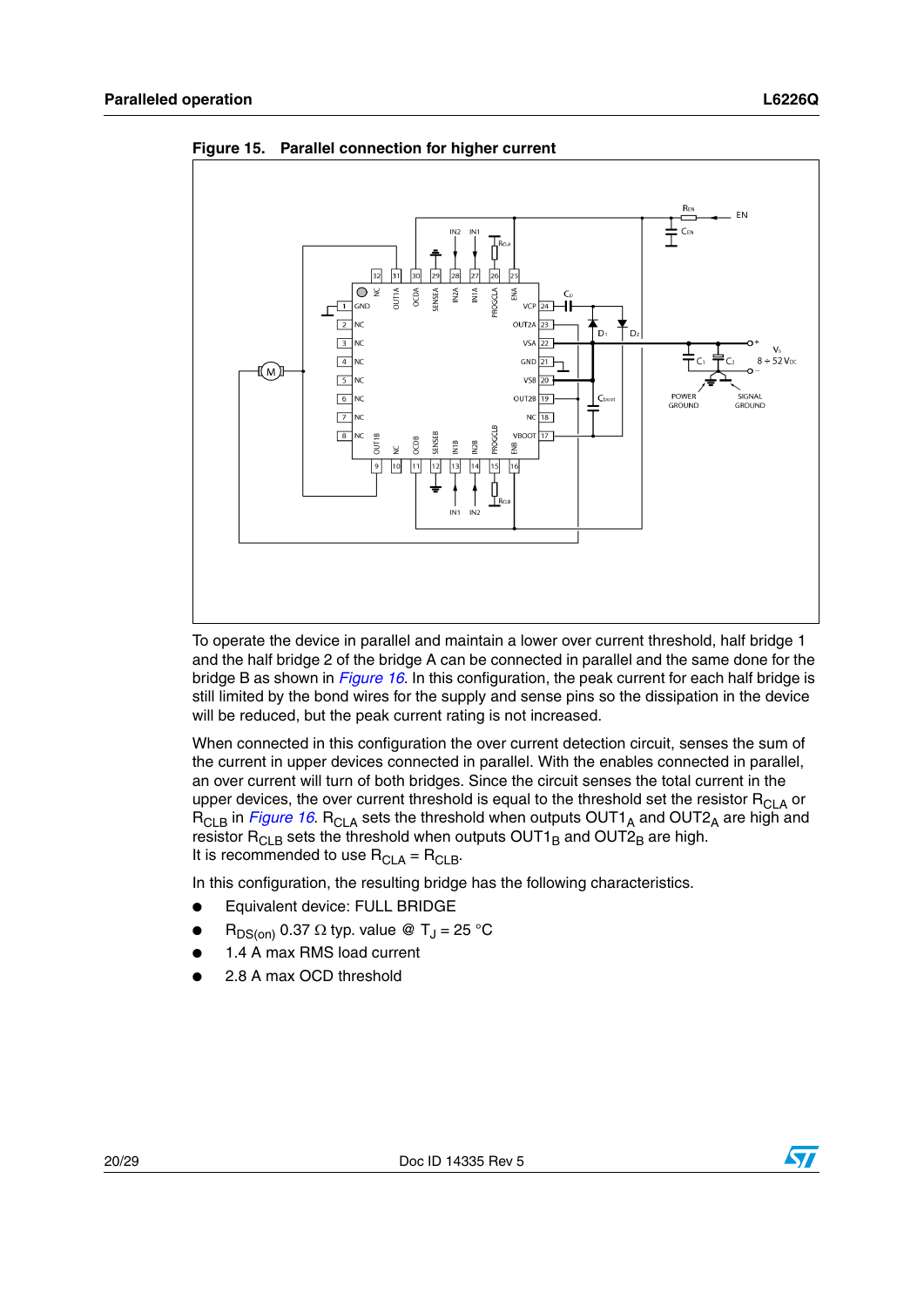

<span id="page-20-0"></span>**Figure 16. Parallel connection with lower overcurrent threshold**

It is also possible to parallel the four half bridges to obtain a simple half bridge as shown in *[Figure 17](#page-21-0)*. In this configuration the, the over current threshold is equal to twice the minimum threshold set by the resistors R<sub>CLA</sub> or R<sub>CLB</sub> in *[Figure 17](#page-21-0)*. It is recommended to use  $R_{CLA} = R_{CLB}$ .

The resulting half bridge has the following characteristics.

- Equivalent device: half bridge
- $R_{DS(on)}$  0.18  $\Omega$  typ. value @ T<sub>J</sub> = 25 °C
- 2.8 A max RMS load current
- 5.6 A max OCD threshold

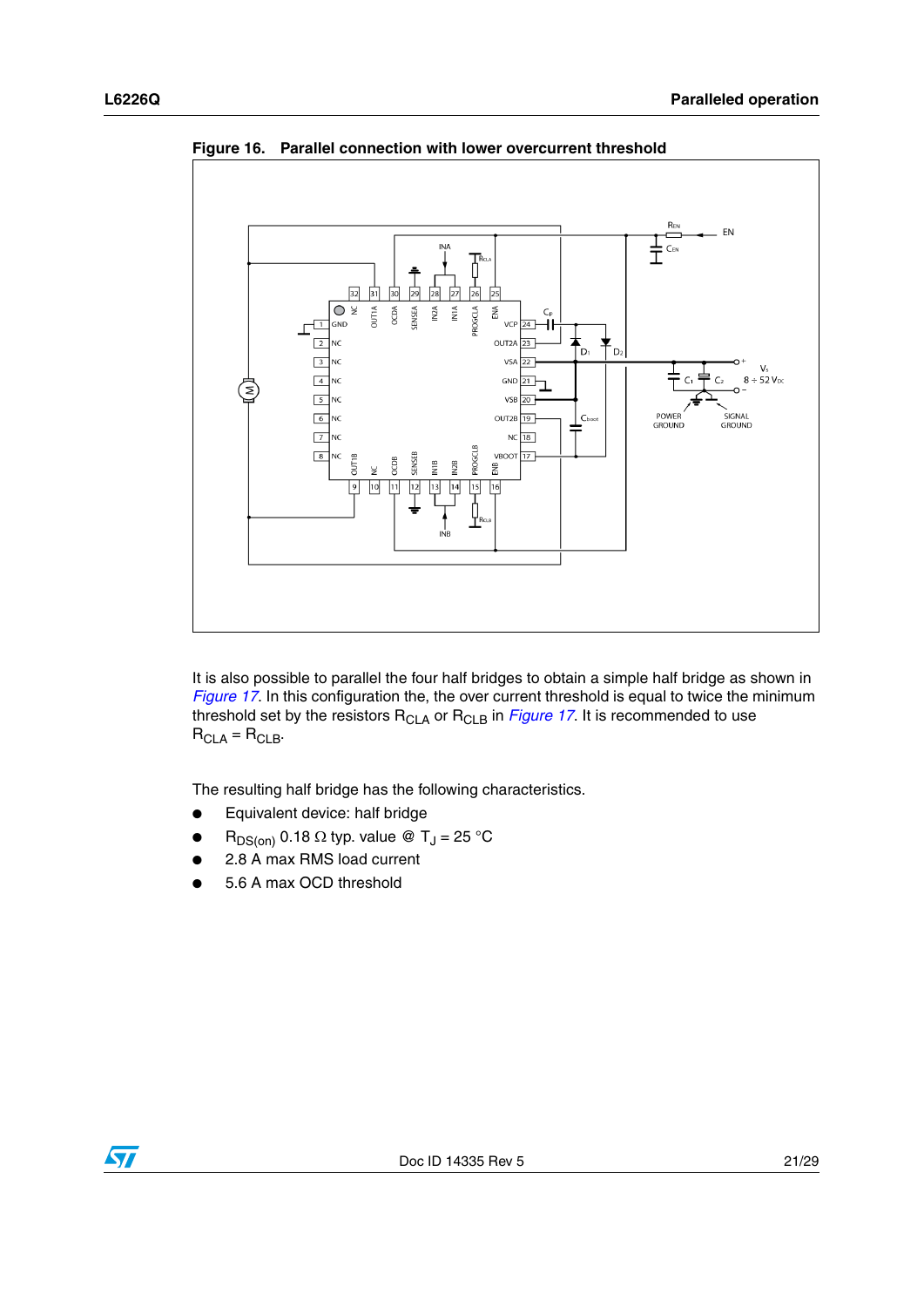

<span id="page-21-0"></span>**Figure 17. Paralleling the four half bridges**

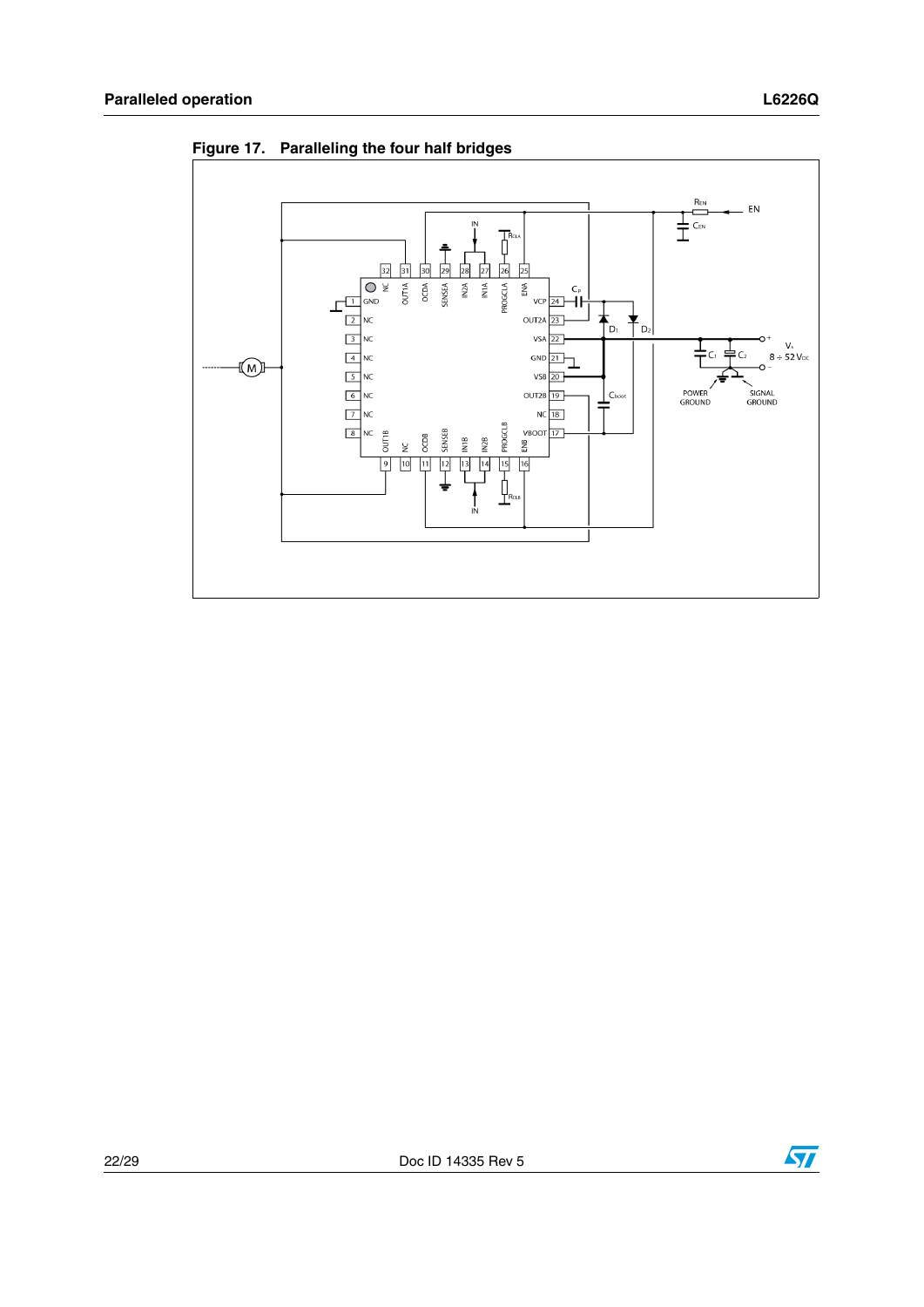## <span id="page-22-0"></span>**7 Output current capability and IC power dissipation**

In *[Figure 18](#page-22-1)* and *[Figure 19](#page-22-2)* are shown the approximate relation between the output current and the IC power dissipation using PWM current control driving two loads, for two different driving types:

- One full bridge ON at a time (*[Figure 18](#page-22-1)*) in which only one load at a time is energized.
- Two full bridges ON at the same time (*[Figure 19](#page-22-2)*) in which two loads at the same time are energized.

For a given output current and driving type the power dissipated by the IC can be easily evaluated, in order to establish which package should be used and how large must be the on-board copper dissipating area to guarantee a safe operating junction temperature (125 °C maximum).



<span id="page-22-1"></span>**Figure 18. IC power dissipation vs output current with one full bridge ON at a time**

<span id="page-22-2"></span>**Figure 19. IC power dissipation vs output current with two full bridges ON at the same time** 



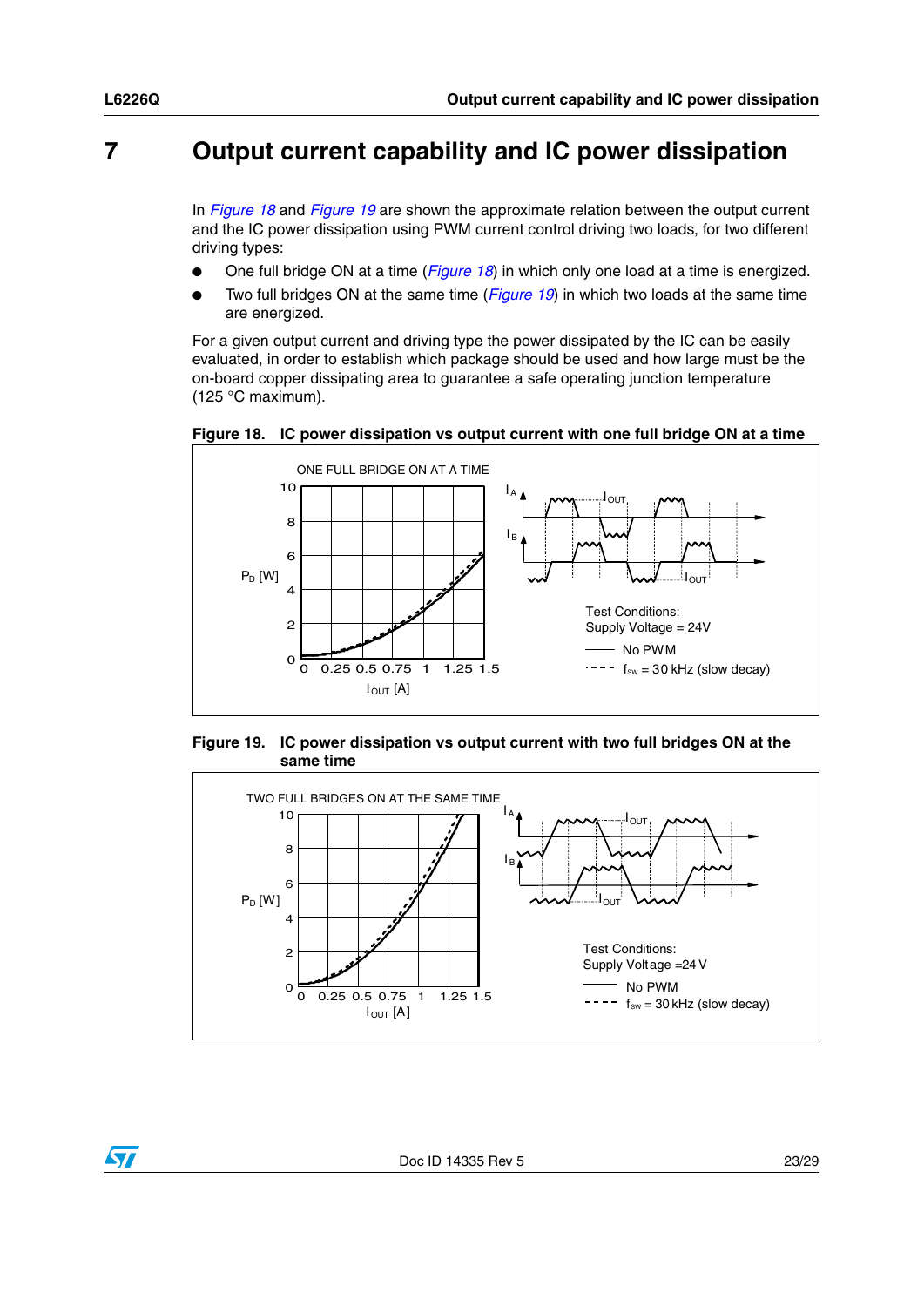## <span id="page-23-0"></span>**8 Thermal management**

In most applications the power dissipation in the IC is the main factor that sets the maximum current that can be deliver by the device in a safe operating condition. Therefore, it has to be taken into account very carefully. Besides the available space on the PCB, the right package should be chosen considering the power dissipation. Heat sinking can be achieved using copper on the PCB with proper area and thickness. For instance, using a VFQFPN32L 5x5 package the typical  $\mathsf{R}_{\mathsf{th}(J\mathsf{A})}$  is about 42 °C/W when mounted on a double-layer FR4 PCB with a dissipating copper surface of 0.5 cm<sup>2</sup> on the top side plus 6 cm<sup>2</sup> ground layer connected through 18 via holes (9 below the IC).

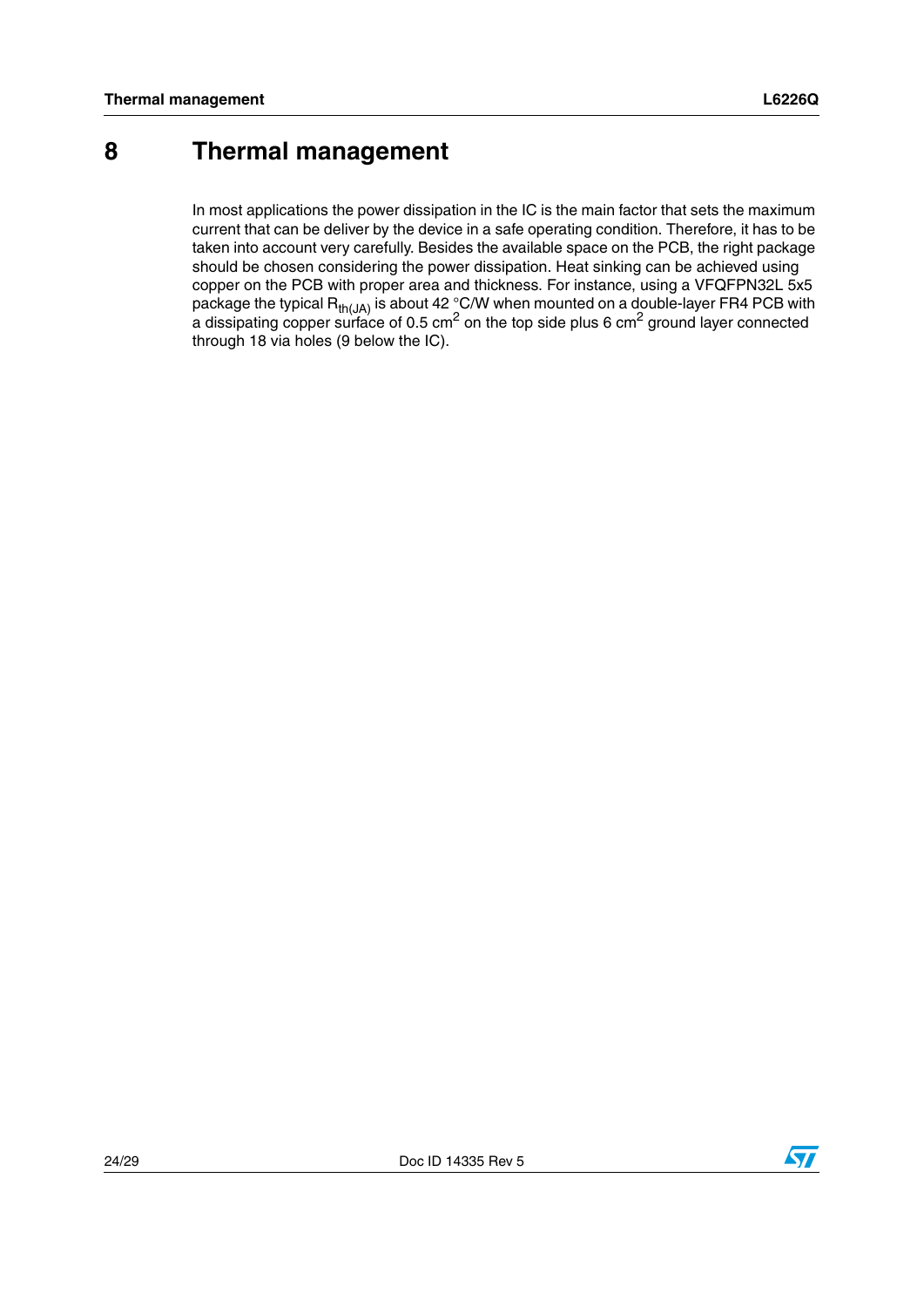## <span id="page-24-0"></span>**9 Package mechanical data**

In order to meet environmental requirements, ST offers these devices in different grades of ECOPACK® packages, depending on their level of environmental compliance. ECOPACK® specifications, grade definitions and product status are available at: www.st.com. ECOPACK® is an ST trademark.

| Dim.           | Databook (mm) |            |       |  |
|----------------|---------------|------------|-------|--|
|                | Min           | <b>Typ</b> | Max   |  |
| A              | 0.80          | 0.85       | 0.95  |  |
| b              | 0.18          | 0.25       | 0.30  |  |
| b1             | 0.165         | 0.175      | 0.185 |  |
| D              | 4.85          | 5.00       | 5.15  |  |
| D <sub>2</sub> | 3.00          | 3.10       | 3.20  |  |
| D <sub>3</sub> | 1.10          | 1.20       | 1.30  |  |
| E              | 4.85          | 5.00       | 5.15  |  |
| E <sub>2</sub> | 4.20          | 4.30       | 4.40  |  |
| E <sub>3</sub> | 0.60          | 0.70       | 0.80  |  |
| e              |               | 0.50       |       |  |
| $\mathbf{L}$   | 0.30          | 0.40       | 0.50  |  |
| ddd            |               |            | 0.08  |  |

| Table 9. | VFQFPN32 5x5x1.0 pitch 0.50 |  |
|----------|-----------------------------|--|
|          |                             |  |

*Note: 1 VFQFPN stands for thermally enhanced very thin profile fine pitch quad flat package no lead. Very thin profile: 0.80 < A = 1.00 mm.*

*2 Details of terminal 1 are optional but must be located on the top surface of the package by using either a mold or marked features.*

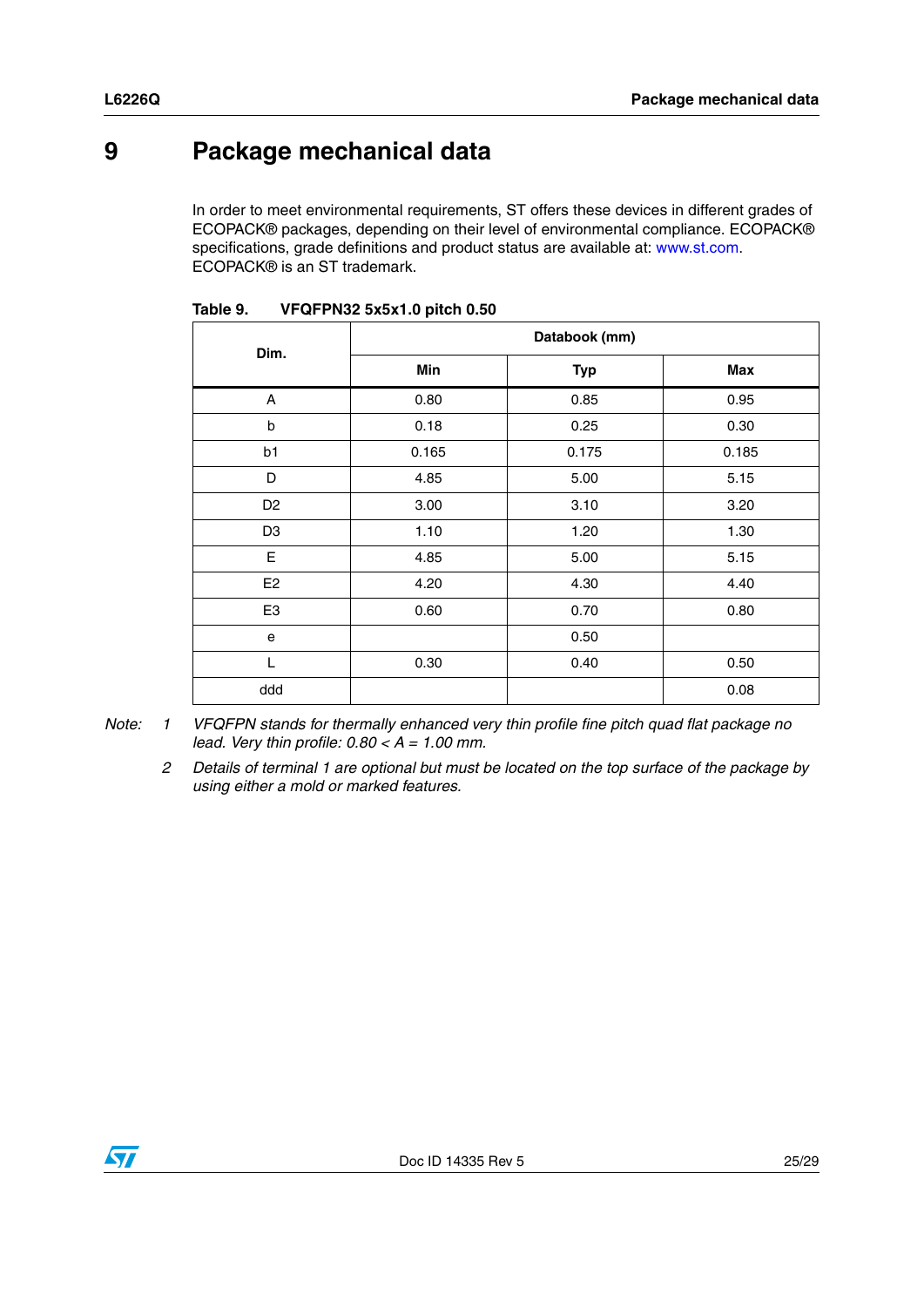

26/29 Doc ID 14335 Rev 5



 $\sqrt{2}$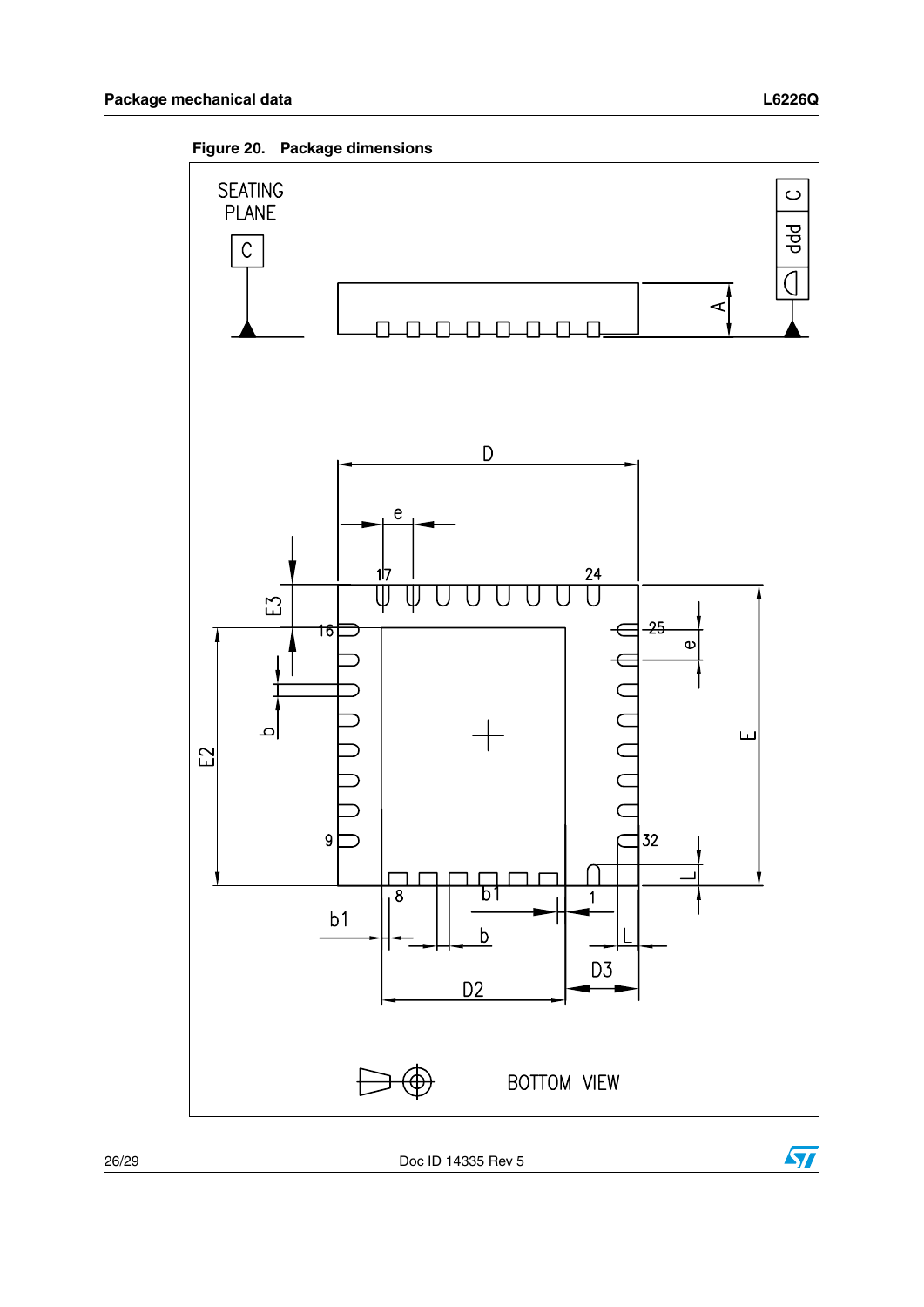## <span id="page-26-0"></span>**10 Order codes**

<span id="page-26-1"></span>**Table 10. Order code**

| Order code | Package          | Packaging     |
|------------|------------------|---------------|
| L6226Q     | VFQFPN32 5x5x1.0 | Tube          |
| L6226QTR   |                  | Tape and reel |

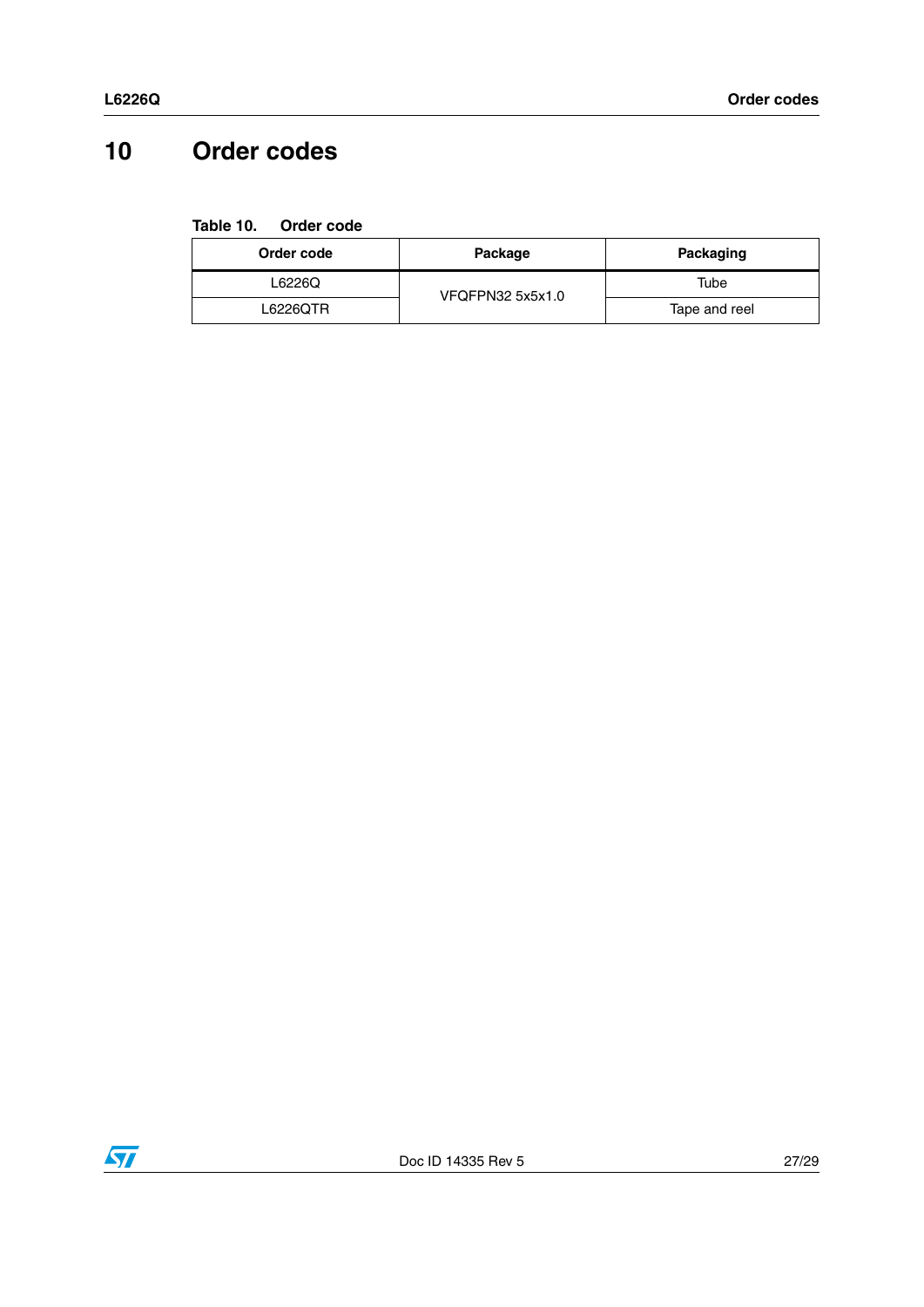## <span id="page-27-0"></span>**11 Revision history**

| <b>Document revision history</b> | Table 11. |  |  |  |
|----------------------------------|-----------|--|--|--|
|----------------------------------|-----------|--|--|--|

| Date        | <b>Revision</b> | <b>Changes</b>                                                                                                                   |
|-------------|-----------------|----------------------------------------------------------------------------------------------------------------------------------|
| 18-Jan-2008 |                 | First release                                                                                                                    |
| 10-Jun-2008 | 2               | Updated: Figure 14 on page 18, Figure 15 on page 20, Figure 16 on<br>page 21 and Figure 17 on page 22<br>Added: Note 1 on page 4 |
| 28-Jan-2009 | 3               | Updated value in Table 3: Thermal data on page 4                                                                                 |
| 23-Sep-2009 | 4               | Updated value in Table 1: Absolute maximum ratings on page 3                                                                     |
| 30-Aug-2010 | 5               | Updated Table 10                                                                                                                 |